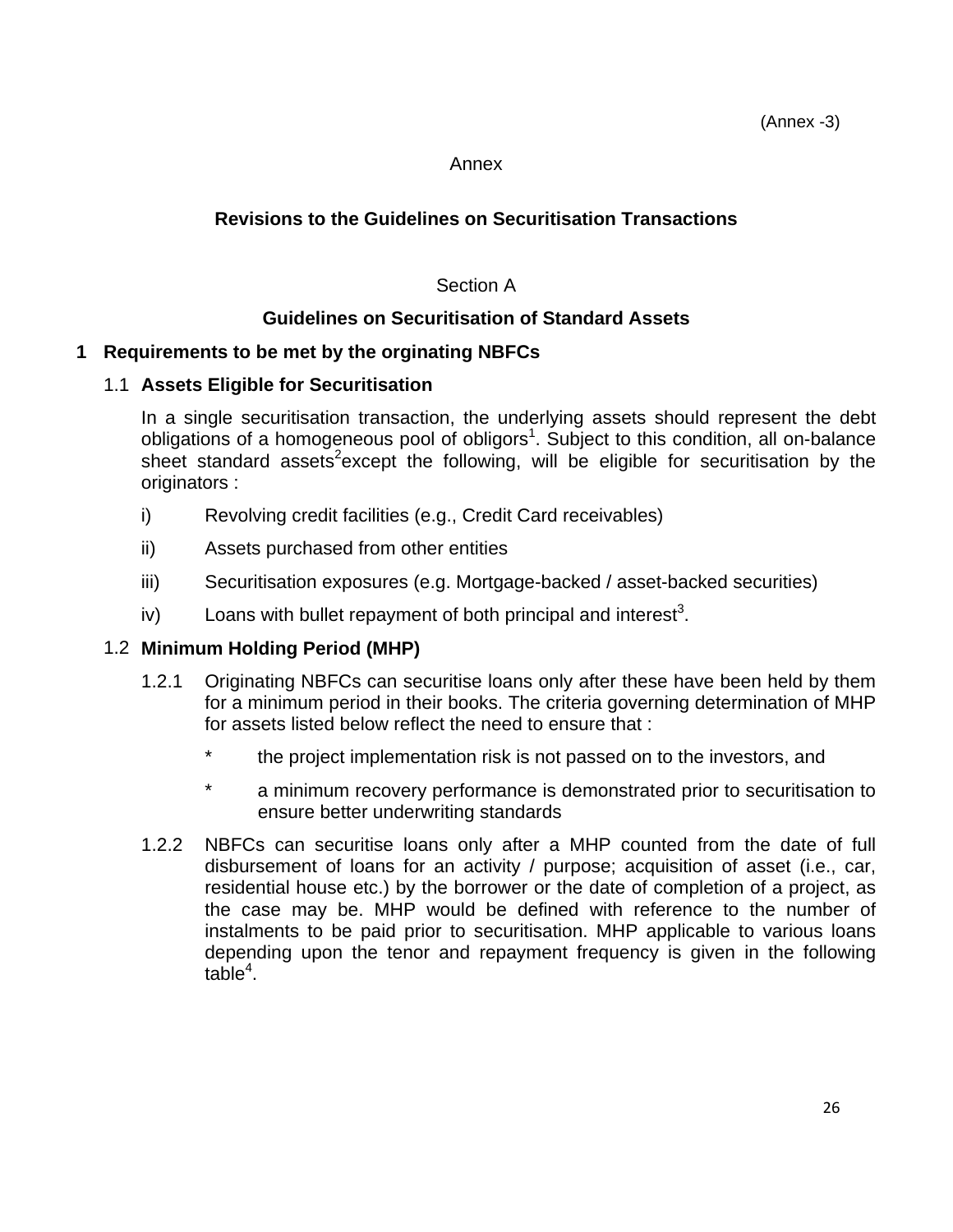|                                                                                                       | <b>Minimum Holding Period</b> |                                                                                    |                |                                              |  |  |  |
|-------------------------------------------------------------------------------------------------------|-------------------------------|------------------------------------------------------------------------------------|----------------|----------------------------------------------|--|--|--|
|                                                                                                       | <b>Minimum</b>                | number<br>to be paid before securitisation                                         | Οf             | <i>instalments</i>                           |  |  |  |
|                                                                                                       | frequency<br><b>Weekly</b>    | Repayment   Repayment   Repayment<br>- frequency - frequency<br><b>Fortnightly</b> | <b>Monthly</b> | <b>Repayment</b><br>- frequency<br>Quarterly |  |  |  |
| Loans<br>original<br>maturity up to<br>2 years                                                        | with Twelve                   | <b>Six</b>                                                                         | <b>Three</b>   | Two                                          |  |  |  |
| Loans<br>original<br>maturity<br><b>of</b><br>$\mathbf{2}$<br>more than<br>years and up<br>to 5 years | with Eighteen                 | <b>Nine</b>                                                                        | <b>Six</b>     | Three                                        |  |  |  |
| with -<br>Loans<br>original<br>maturity<br>of<br>$5\overline{)}$<br>than<br>more<br>years             |                               |                                                                                    | Twelve         | Four                                         |  |  |  |

 1.2.3 The MHP will be applicable to individual loans in the pool of securitised loans. MHP will not be applicable to loans referred to in foot note 3 of para 1.1.

#### 1.3 **Minimum Retention Requirement (MRR)**

 1.3.1 The MRR is primarily designed to ensure that the originating NBFCs have a continuing stake in the performance of securitised assets so as to ensure that they carry out proper due diligence of loans to be securitised. In the case of long term loans, the MRR may also include a vertical tranche of securitised paper in addition to the equity / subordinate tranche, to ensure that the originating NBFCs have stake in the performance of securitised assets for the entire life of the securitisation process.

 The originating NBFCs should adhere to the MRR detailed in the Table below while securitising loans :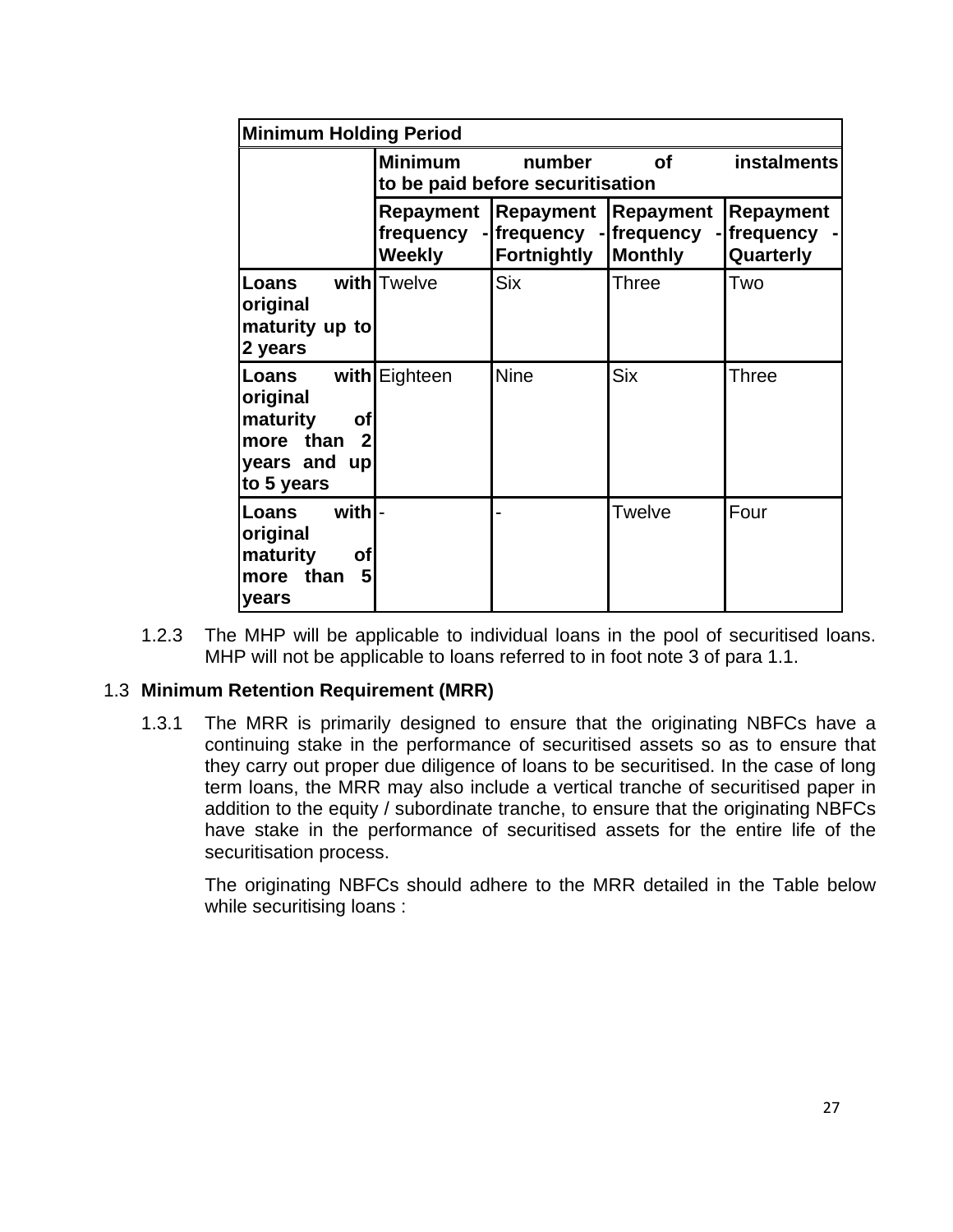|                                                               | Minimum Retention Requirements at the Time of Securitisation                   |  |                                                                                                                                                                      |                                                                                                                                                                                                                                                                                                                       |  |  |  |  |  |  |
|---------------------------------------------------------------|--------------------------------------------------------------------------------|--|----------------------------------------------------------------------------------------------------------------------------------------------------------------------|-----------------------------------------------------------------------------------------------------------------------------------------------------------------------------------------------------------------------------------------------------------------------------------------------------------------------|--|--|--|--|--|--|
| of<br>Type<br>Loan                                            | <b>MRR</b>                                                                     |  | <b>Description of MRR</b>                                                                                                                                            |                                                                                                                                                                                                                                                                                                                       |  |  |  |  |  |  |
| Loans<br>original<br>maturity of $24$ of<br>months<br>less    | with $5\%$ of the i)<br>book value<br>thel<br>orlloans<br>being<br>securitised |  | Where<br>securitisation Investment<br>loss<br>enhancement<br>originators                                                                                             | the<br>in<br>involves neither credit securities issued by the<br>tranching nor any first Special Purpose Vehicle<br>credit $(SPV)$ equal to 5% of the<br>by book value of the loans<br>being securitised                                                                                                              |  |  |  |  |  |  |
|                                                               |                                                                                |  | ii) ∥Where<br>involves<br>no<br>tranching, but involves credit enhancement<br>providing<br>originators<br>first<br>loss<br>cash                                      | securitisation The originator would be<br>credit providing the required<br>credit If the first loss credit<br>enhancements e.g. off-enhancement required is<br>balance sheet supports, less than 5%, then the<br>collaterals, balance should be in the<br>overcollateralisation etc. securities issued by the<br>SPV. |  |  |  |  |  |  |
|                                                               |                                                                                |  | iii) Where<br>enhancement<br>originator                                                                                                                              | securitisation 5% in equity tranche. If<br>involves credit tranching equity tranche is less<br>but no first loss credit than 5%, then balance<br>from paripassu in remaining<br>tranches.                                                                                                                             |  |  |  |  |  |  |
|                                                               |                                                                                |  | iv) Where<br>involves credit tranching enhancement<br>and first loss<br>enhancements<br>originator<br>collaterals, collaterals,<br>overcollateralisation<br>$etc.$ ) | securitisation If the first loss credit<br>is<br>less<br>credit than 5%, then balance in<br>by equity tranche. If first<br>(off-balance loss credit enhancement)<br>sheet supports, cash plus equity tranche is<br>$\parallel$ less than 5%, then<br>remaining pari-passu in<br>other tranches.                       |  |  |  |  |  |  |
| Loans<br>original<br>maturity<br>more than 24 loans<br>months | with $10\%$ of the i)<br>book value<br>ofof<br>the<br>being                    |  | <b>Where</b><br>securitisation Investment<br>loss<br>enhancement                                                                                                     | thel<br>in<br>involves neither credit securities issued by the<br>tranching nor any first SPV equal to 10% of the<br>credit book value of the loans<br>being securitised.                                                                                                                                             |  |  |  |  |  |  |
|                                                               | securitised $\sqrt{\text{ii}}$                                                 |  | <b>Where</b><br>involves<br>no<br>first<br>loss                                                                                                                      | securitisation The originator would be<br>credit providing required credit<br>tranching, but involves enhancement. If this is<br>credit less<br>than<br>10%,<br>then                                                                                                                                                  |  |  |  |  |  |  |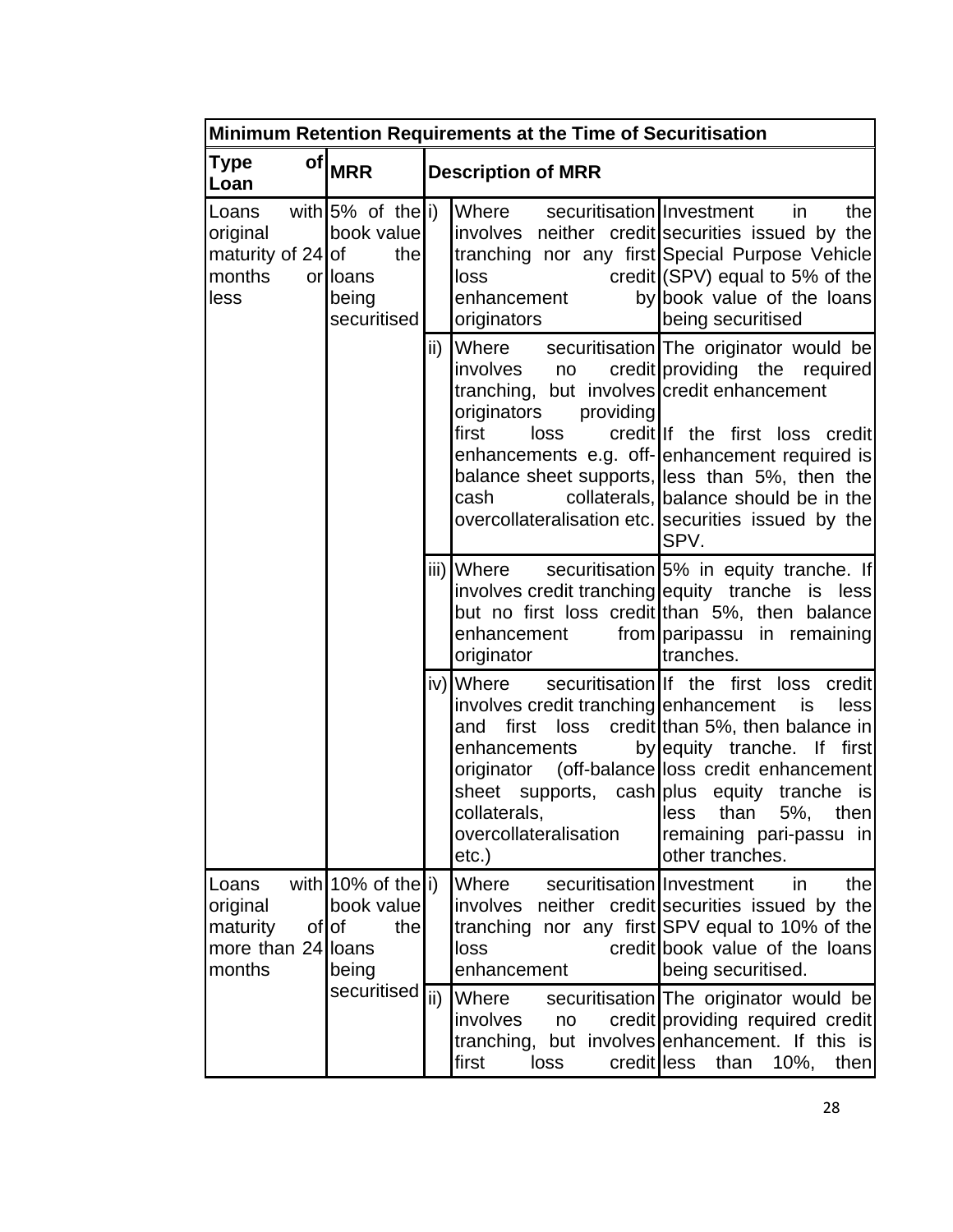|                                                                                                          |                                                   |               | enhancements<br>originators<br>offbalance<br>sheet<br>supports,<br>cash<br>collaterals,<br>overcollateralisation etc.<br>iii)∥Where<br>enhancement<br>originator                           | from balance in the securities<br>e.g., issued by the SPV.<br>securitisation 5% in equity tranche or<br>involves credit tranching less if the equity tranche<br>but no first loss credit is less than 5%. The<br>from balance<br>(10%<br>investment<br>in<br>equity<br>tranche) pari-passu<br>in<br>other tranches issued by<br>the SPV. |
|----------------------------------------------------------------------------------------------------------|---------------------------------------------------|---------------|--------------------------------------------------------------------------------------------------------------------------------------------------------------------------------------------|------------------------------------------------------------------------------------------------------------------------------------------------------------------------------------------------------------------------------------------------------------------------------------------------------------------------------------------|
|                                                                                                          |                                                   |               | iv) Where<br>involves credit tranching<br>as well as the first loss<br>credit enhancements by<br>originators (off-balance<br>sheet supports, cash<br>collaterals,<br>overcollateralisation | securitisation i) If the first loss credit<br>enhancement is more<br>than 5% but less than<br>10%, then<br>balance<br>pari-passu<br>in<br>securities<br>including<br>equity tranche issued<br>by the SPV.                                                                                                                                |
|                                                                                                          |                                                   |               | etc.)                                                                                                                                                                                      | ii) If the first loss credit<br>enhancement is less<br>than<br>5%, then in<br>equity tranche so that<br>first loss plus equity<br>tranche is equal to<br>5%.<br><b>Balance</b><br>other<br>paripassu in<br>tranches<br>(excluding<br>equity tranche) issued<br>by the SPV so that the<br>total retention is 10%.                         |
| <b>Bullet</b><br>repayment<br>loans<br>receivables<br>referred to in being<br>foot note 3 of securitised | 10% of the i)<br>book value<br>0f<br>the<br>loans |               | Where<br>securitisation Investment<br>loss<br>enhancement<br>originators                                                                                                                   | thel<br>in.<br>involves neither credit securities issued by the<br>tranching nor any first SPV equal to 10% of the<br>credit book value of the loans<br>by being securitised                                                                                                                                                             |
| para 1.1                                                                                                 |                                                   | $\mathsf{ii}$ | Where<br>involves<br>no<br>tranching,                                                                                                                                                      | securitisation The originator would be<br>credit providing the<br>required<br>but involves credit enhancement                                                                                                                                                                                                                            |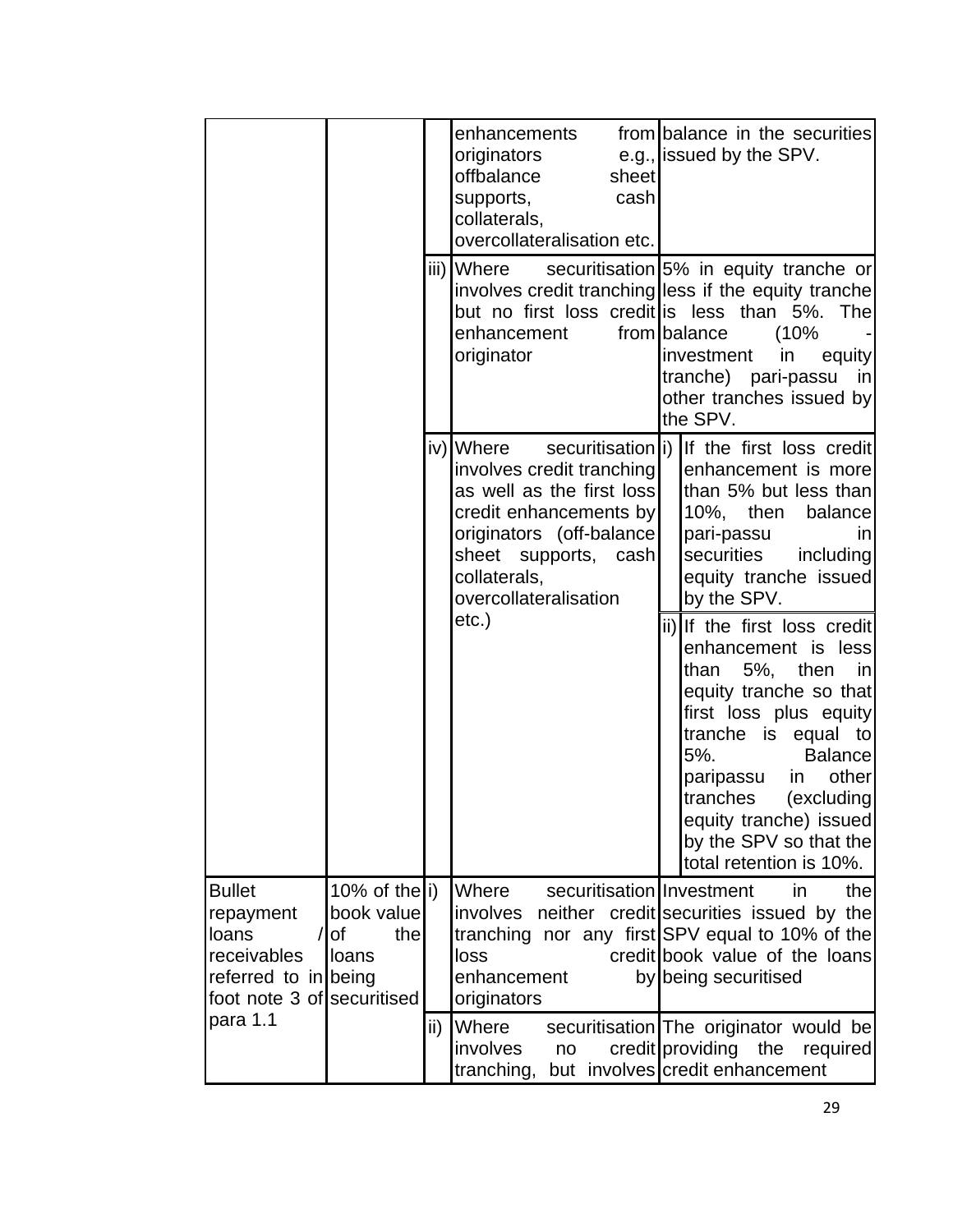|  | originators providing<br>cash                                | first loss credit If the first loss credit <br>enhancements e.g. off- enhancement required is<br>balance sheet supports, less than 10%, then the<br>collaterals, balance should be in the<br>overcollateralisation etc. securities issued by the<br>SPV.                                                                                     |
|--|--------------------------------------------------------------|----------------------------------------------------------------------------------------------------------------------------------------------------------------------------------------------------------------------------------------------------------------------------------------------------------------------------------------------|
|  | originator                                                   | iii) Where securitisation 10% in equity tranche. If<br>involves credit tranching equity tranche is less<br>but no first loss credit than 10%, then balance<br>enhancement from paripassu in remaining<br>tranches.                                                                                                                           |
|  | collaterals, manufacturers<br>overcollateralisation<br>etc.) | iv)  Where securitisation  If the first loss credit<br>involves credit tranching enhancement is less<br>and first loss credit than 10%, then balance<br>enhancements by in equity tranche. If<br>originator (off-balance balance is greater than<br>sheet supports, cash equity tranche, then<br>remaining pari-passu in<br>lother tranches. |

- 1.3.2 MRR will have to be maintained by the entity which securitises the loans. In other words, it cannot be maintained by other entities which are treated as 'originator' in terms of para 5(vi) of the circular dated February 1, 2006 containing Guidelines on Securitisation of Standard Assets.
- 1.3.3 The MRR should represent the principal cash flows. Therefore, NBFCs' investment in the Interest Only Strip representing the Excess Interest Spread / Future Margin Income, whether or not subordinated, will not be counted towards the MRR.
- 1.3.4 The level of or selling the retained interest commitment by originators i.e., MRR should not be reduced either through hedging of credit risk. The MRR as a percentage of unamortised principal should be maintained on an ongoing basis except for reduction of retained exposure due to proportionate repayment or through the absorption of losses. The form of MRR should not change during the life of securitisation.
- 1.3.5 For complying with the MRR under these guidelines NBFCs should ensure that proper documentation in accordance with law is made.

#### 1.4 **Limit on Total Retained Exposures**

 1.4.1 At present, total investment by the originator in the securities issued by the SPV through underwriting or otherwise is limited to 20% of the total securitised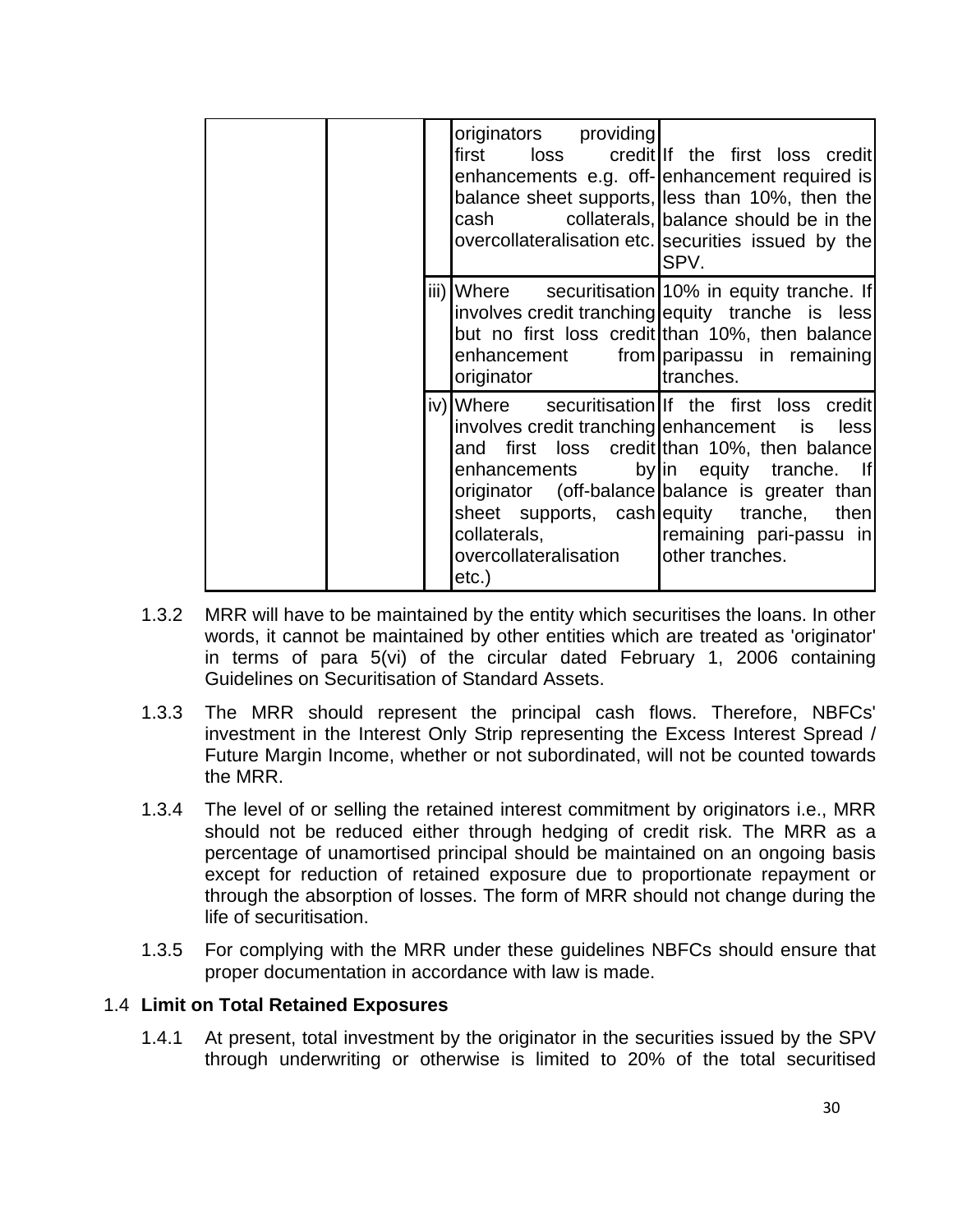instruments issued. It has been decided that the total exposure of NBFCs to the loans securitised in the following forms should not exceed 20% of the total securitised instruments issued :

- Investments in equity / subordinate / senior tranches of securities issued by the SPV including through underwriting commitments
- Credit enhancements including cash and other forms of collaterals including overcollateralisation, but excluding the credit enhancing interest only strip
- Liquidity support.
- 1.4.2 If an NBFC exceeds the above limit, the excess amount would be risk weighted at 667%<sup>5</sup>.
- 1.4.3 The 20% limit on exposures will not be deemed to have been breached if it is exceeded due to amortisation of securitisation instruments issued.

#### 1.5 **Booking of Profit Upfront**

 1.5.1 In terms of para 20.1 of circular DBOD.No.BP.BC.60/21.04.048/2005-06 dated February 1, 2006, any profit / premium arising on account of securitisation of loans should be amortised over the life of the securities issued or to be issued by the SPV. These instructions were inter alia intended to discourage 'originate-todistribute' model. Now that these concerns are sought to be addressed to some extent by MRR, MHP and other measures being proposed in these guidelines, it has been decided to allow higher recognition of cash profits during a year based on amortisation of principal and losses incurred as well as specific provision requirements on the securitisation exposures as explained below :

 The amount of profit received in cash may be held under an accounting head styled as "Cash Profit on Loan Transfer Transactions Pending Recognition" maintained on individual transaction basis. The amortisation of cash profit arising out of securitisation transaction will be done at the end of every financial year and calculated as under :

Profit to be amortised = Max $\{L, \lfloor (X^*(Y/Z)) \rfloor, \lfloor (X/n) \rfloor \}$ 

 $X =$  amount of unamortised cash profit lying in the account 'Cash Profit on Loan Transfer Transactions Pending Recognition' at the beginning of the year

- $Y =$  amount of principal amortised during the year
- $Z =$  amount of unamortised principal at the beginning of the year

L =  $Loss<sup>6</sup>$  (marked to market losses incurred on the portfolio + specific provisions, if any, made against the exposures to the particular securitisation transaction + direct write-off) excluding loss incurred on credit enhancing interest only strip<sup>7</sup>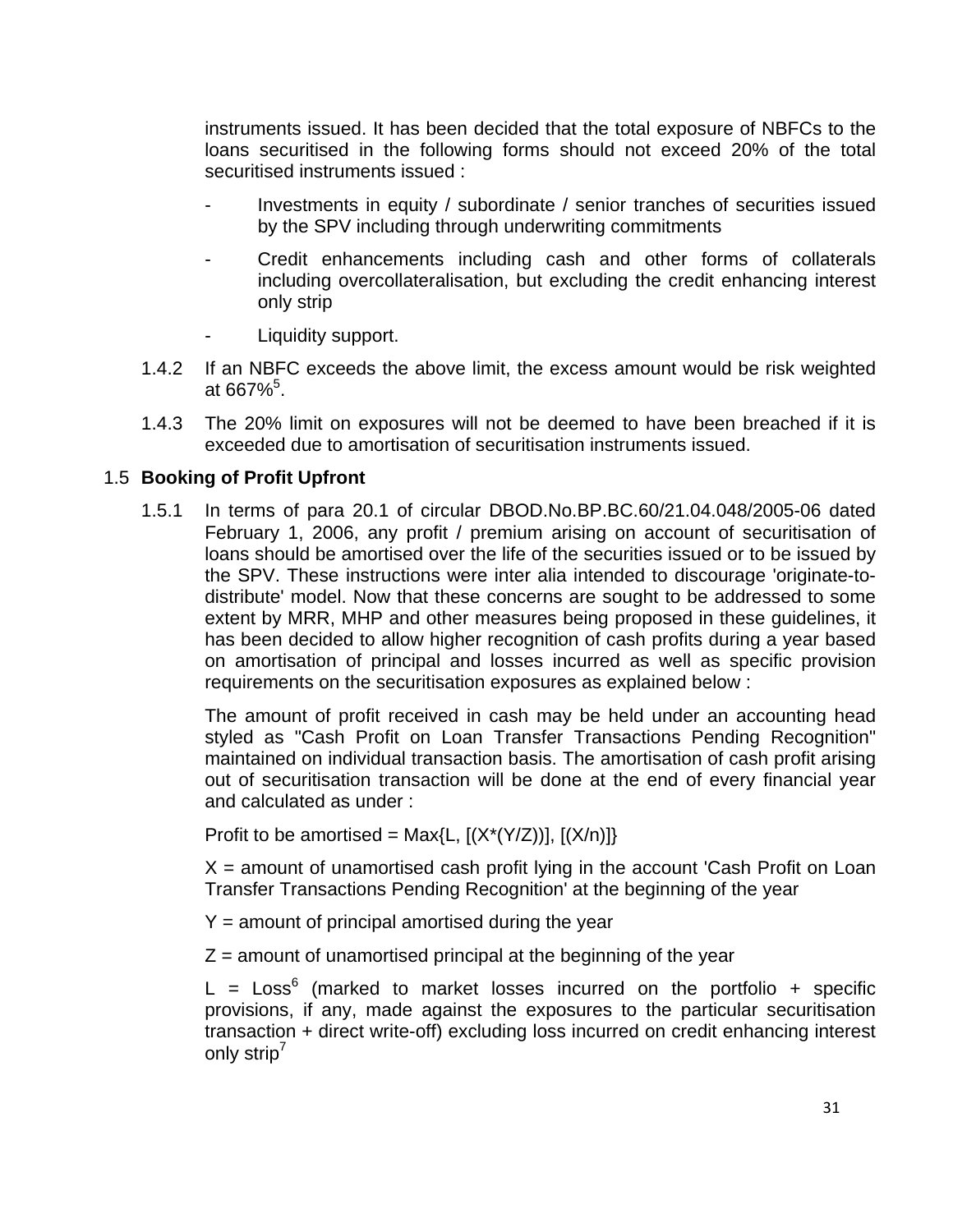$n =$  residual maturity of the securitisation transaction

- 1.5.2 The above method of amortisation of profit can be applied to outstanding securitisation transactions as well. However, the method can be applied only with respect to the outstanding amortisable profit and un-amortised principal outstanding as on the date of issuance of this circular.
- 1.5.3 At times, the originating NBFCs retain contractual right to receive some of the interest amount due on the transferred assets. This interest receivable by the originating NBFC represents a liability of the SPV and its present value is capitalised by the originating NBFC as an Interest Only Strip (I / O Strip), which is an on-balance sheet asset. Normally, a NBFC would recognise an unrealised gain in its Profit and Loss account on capitalisation of future interest receivable by way of I / O Strip. However, consistent with the instructions contained in circular dated February 1, 2006 referred to above, NBFCs should not recognise the unrealised gains in Profit and Loss account; instead they should hold the unrealised profit under an accounting head styled as "Unrealised Gain on Loan Transfer Transactions". The balance in this account may be treated as a provision against potential losses incurred on the I / O Strip due to its serving as credit enhancement for the securitisation transaction<sup>8</sup>. The profit may be recognised in Profit and Loss Account only when Interest Only Strip is redeemed in cash. As NBFCs would not be booking gain on sale represented by I / O Strip upfront, it need not be deducted from Tier I capital. This method of accounting of Interest Only Strip can be applied to outstanding securitisation transactions as well.

## 1.6 **Disclosures by the Originating NBFCs**

#### 1.6.1 *Disclosures to be made in Servicer / Investor / Trustee Report*

 The originating NBFCs should disclose to investors the weighted average holding period of the assets securitised and the level of their MRR in the securitisation. The originating NBFCs should ensure that prospective investors have readily available access to all materially relevant data on the credit quality and performance of the individual underlying exposures, cash flows and collateral supporting a securitisation exposure as well as such information that is necessary to conduct comprehensive and well-informed stress tests on the cash flows and collateral values supporting the underlying exposures. The disclosure by an originator of its fulfillment of the MHP and MRR should be made available publicly and should be appropriately documented; for instance, a reference to the retention commitment in the prospectus for securities issued under that securitisation programme would be considered appropriate. The disclosure should be made at origination of the transaction, and should be confirmed thereafter at a minimum half yearly (end-September and March), and at any point where the requirement is breached.

 The above periodical disclosures should be made separately for each securitisation transaction, throughout its life, in the servicer report, investor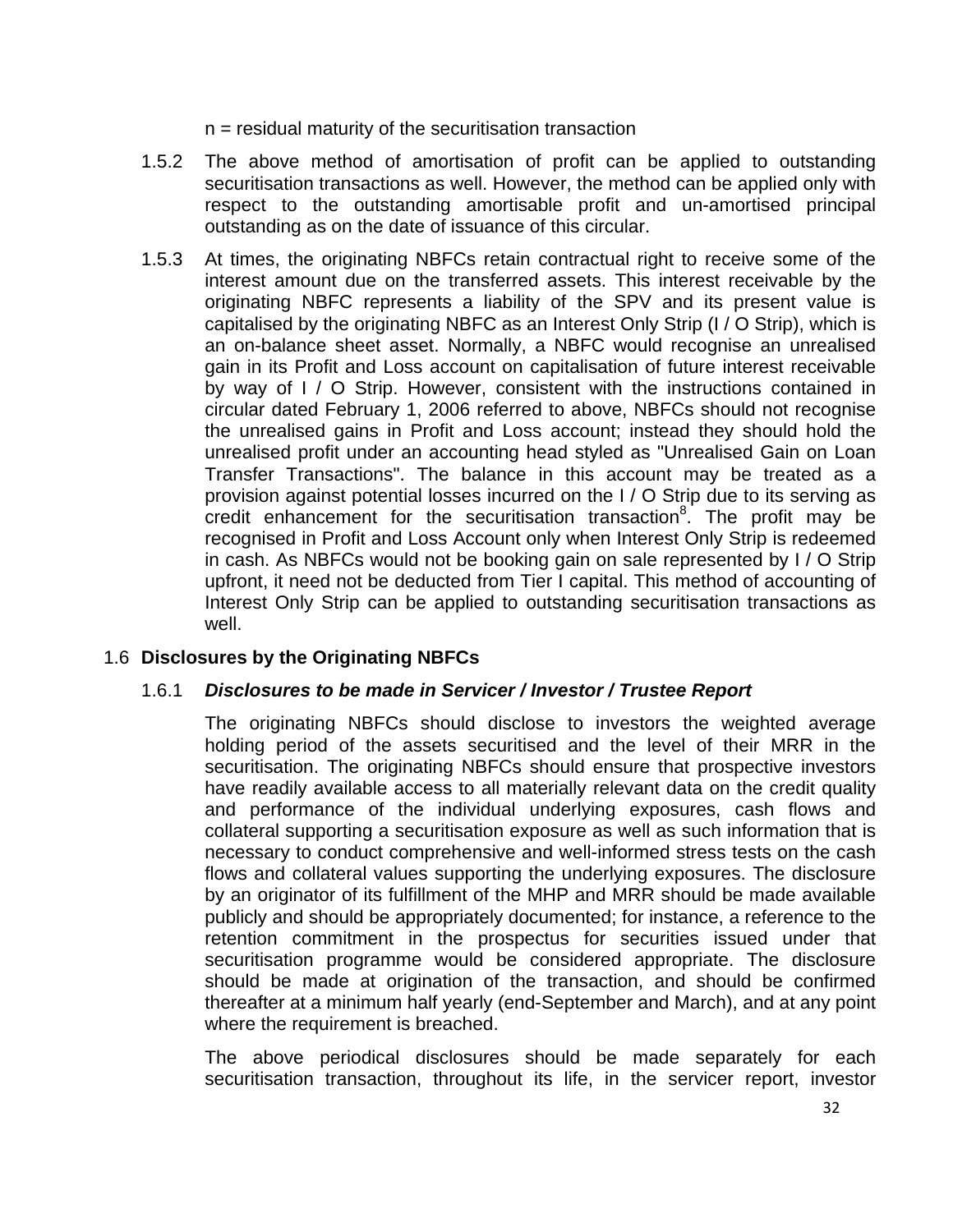report, trustee report, or any similar document published. The aforesaid disclosures can be made in the format given in Appendix 1.

#### 1.6.2 *Disclosures to be made by the Originator in Notes to Annual Accounts*

 The Notes to Annual Accounts of the originating NBFCs should indicate the outstanding amount of securitised assets as per books of the SPVs sponsored by the NBFC and total amount of exposures retained by the NBFC as on the date of balance sheet to comply with the MRR. These figures should be based on the information duly certified by the SPV's auditors obtained by the originating NBFC from the SPV. These disclosures should be made in the format given in Appendix 2.

#### 1.7 **Loan Origination Standards**

 The originating NBFCs should apply the same sound and well-defined criteria for credit underwriting to exposures to be securitised as they apply to exposures to be held on their book. To this end, the same processes for approving and, where relevant, amending, renewing and monitoring of credits should be applied by the originators.

#### 1.8 **Treatment of Securitised Assets not Meeting the Requirements Stipulated above**

 All instructions contained in this paragraph will be applicable only to the new transactions unless explicitly stated otherwise. If an originating NBFC fails to meet the requirement laid down in the paragraphs 1.1 to 1.7 above, it will have to maintain capital for the securitised assets as if these were not securitised. This capital would be in addition to the capital which the NBFC is required to maintain on its other existing exposures to the securitisation transaction.

#### **2. Requirements to be met by NBFCs other than originators having Securitisation exposure**

#### 2.1 **Standards for Due Diligence**

- 2.1.1 NBFCs can invest in or assume exposure to a securitisation position only if the originator (other NBFCs / FIs / banks) has explicitly disclosed to the credit institution that it has adhered to MHP and MRR stipulated in these guidelines and will adhere to MRR guidelines on an ongoing basis.
- 2.1.2 Before investing, and as appropriate thereafter, NBFCs should be able to demonstrate for each of their individual securitisation positions, that they have a comprehensive and thorough understanding of risk profile of their proposed / existing investments in securitised positions. NBFCs will also have to demonstrate that for making such an assessment they have implemented formal policies and procedures appropriate for analysing and recording the following :
	- a) information disclosed by the originators regarding the MRR in the securitisation, on at least half yearly basis;
	- b) the risk characteristics of the individual securitisation position including all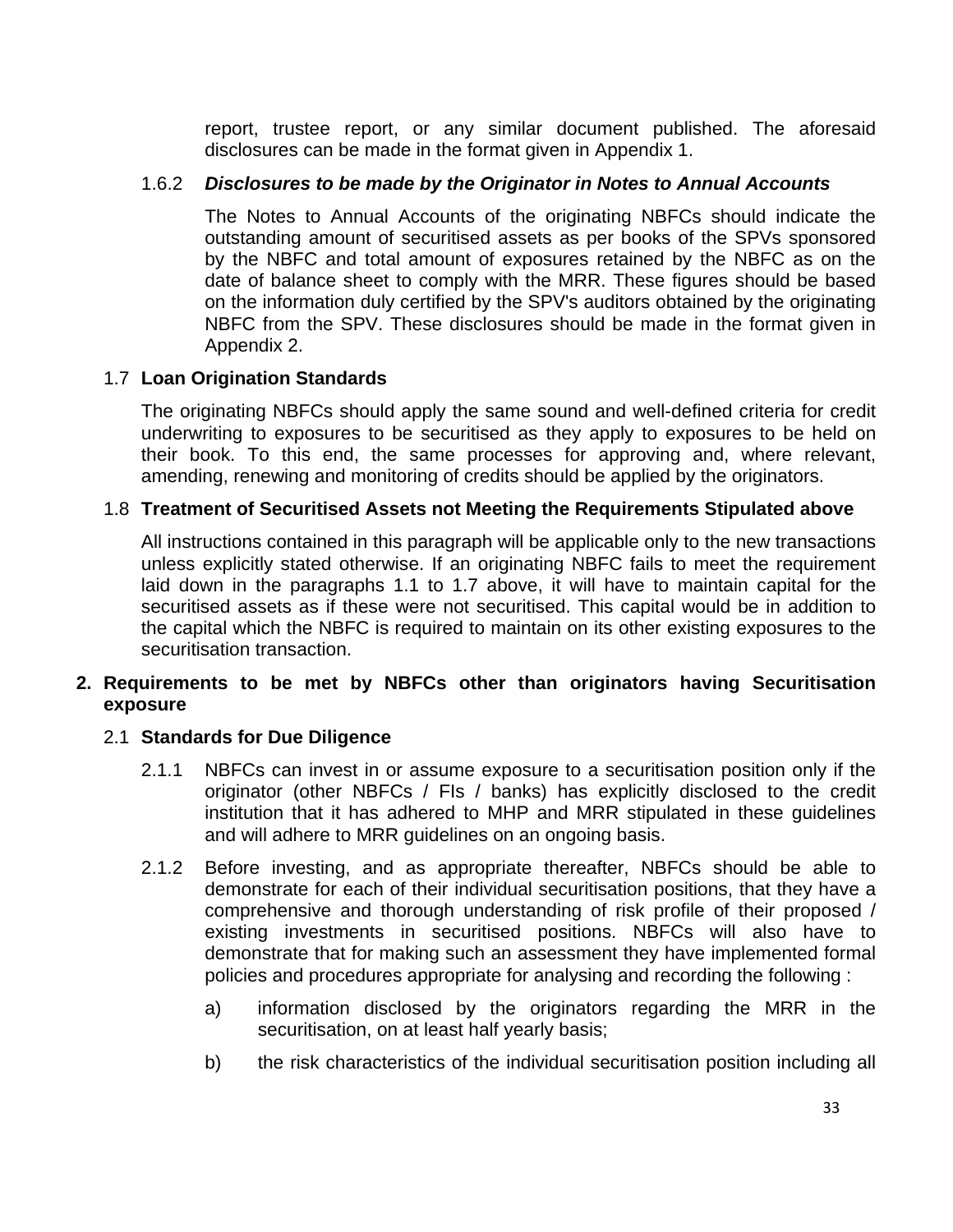the structural features of the securitisation that can materially impact the performance of the investing NBFC's securitisation position (i.e., the seniority of the tranche, thickness of the subordinate tranches, its sensitivity to prepayment risk and credit enhancement resets, structure of repayment waterfalls, waterfall related triggers, the position of the tranche in sequential repayment of tranches( time-tranching ), liquidity enhancements, availability of credit enhancements in the case of liquidity facilities, deal-specific definition of default, etc.);

- c) the risk characteristics of the exposures underlying the securitisation position (i.e., the credit quality, extent of diversification and homogeneity of the pool of loans, sensitivity of the repayment behavior of individual borrowers to factors other than their sources of income, volatility of the market values of the collaterals supporting the loans, cyclicality of the economic activities in which the underlying borrowers are engaged, etc.);
- d) the reputation of the originators in terms of observance of credit appraisal and credit monitoring standards, adherence to MRR and MHP standards in earlier securitisations, and fairness in selecting exposures for securitisation;
- e) loss experience in earlier securitisations of the originators in the relevant exposure classes underlying the securitisation position, incidence of any frauds committed by the underlying borrowers, truthfulness of the representations and warranties made by the originator;
- f) the statements and disclosures made by the originators, or their agents or advisors, about their due diligence on the securitised exposures and, where applicable, on the quality of the collateral supporting the securitised exposures; and
- g) where applicable, the methodologies and concepts on which the valuation of collateral supporting the securitised exposures is based and the policies adopted by the originator to ensure the independence of the valuer.
- 2.1.3 When the securitised instruments are subsequently purchased in the secondary market by an NBFC, it should, at that point in time, ensure that the originator has explicitly disclosed that it will retain a position that meets the MRR.

#### 2.2 **Stress Testing**

 NBFCs should regularly perform their own stress tests appropriate to their securitisation positions. For this purpose, various factors which may be considered include, but are not limited to, rise in default rates in the underlying portfolios in a situation of economic downturn, rise in pre-payment rates due to fall in rate of interest or rise in income levels of the borrowers leading to early redemption of exposures, fall in rating of the credit enhancers resulting in fall in market value of securities (Asset Backed Securities / Mortgage Backed Securities) and drying of liquidity of the securities resulting in higher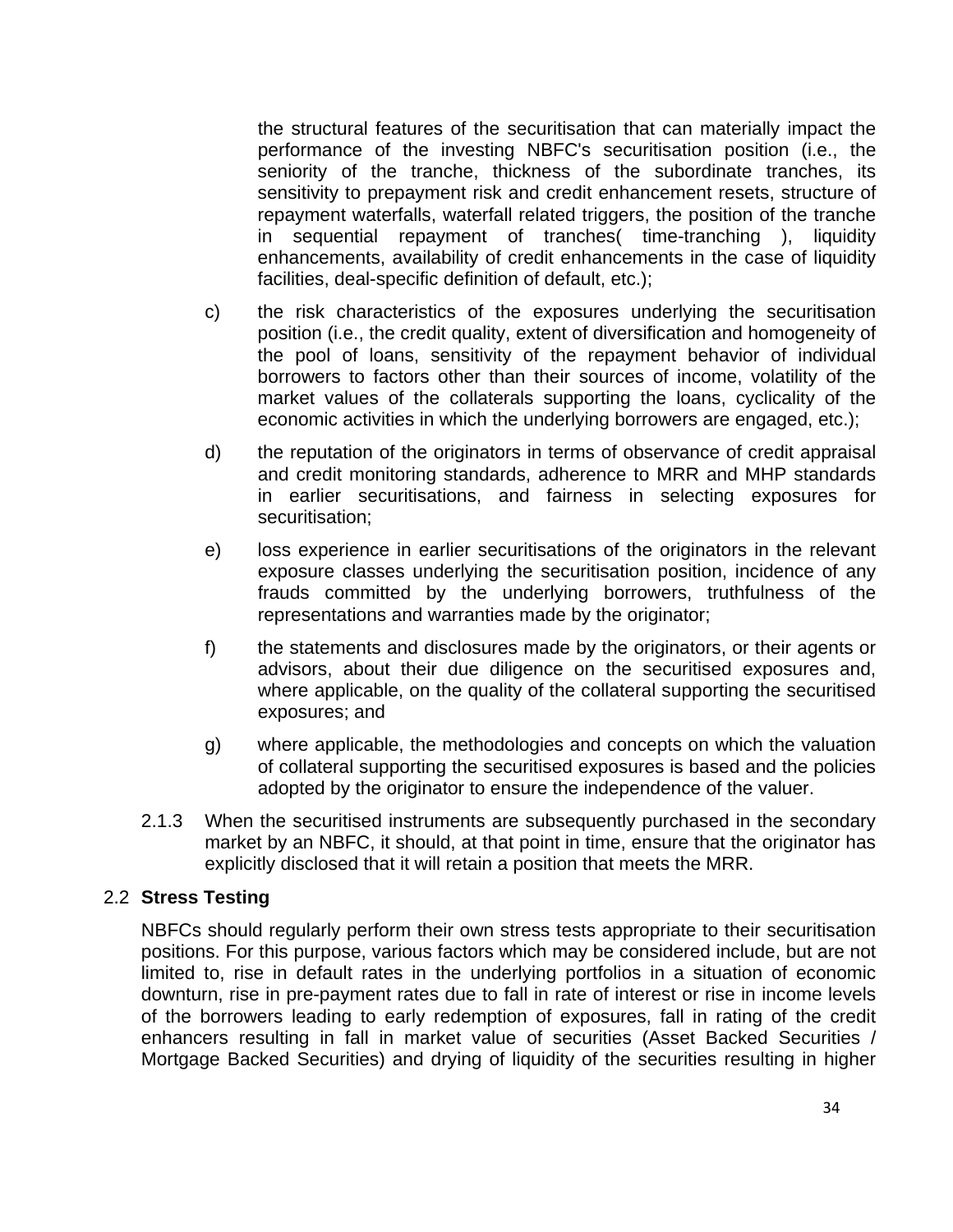prudent valuation adjustments.

#### 2.3 **Credit Monitoring**

 NBFCs need to monitor on an ongoing basis and in a timely manner, performance information on the exposures underlying their securitisation positions and take appropriate action, if any, required. Action may include modification to exposure ceilings to certain type of asset class underlying securitisation transaction, modification to ceilings applicable to originators etc. For this purpose, NBFCs should establish formal procedures commensurate with the risk profile of their exposures in securitised positions as stipulated in para 2.1.2. Where relevant, this shall include the exposure type, the percentage of loans more than 30, 60, 90, 120 and 180 days past due, default rates, prepayment rates, loans in foreclosure, collateral type and occupancy and frequency distribution of credit scores or other measures of credit worthiness across underlying exposures, industry and geographical diversification, frequency distribution of loan to value ratios with bandwidths that facilitate adequate sensitivity analysis. NBFCs may inter alia make use of the disclosures made by the originators in the form given in Appendix 1 to monitor the securitisation exposures.

## 2.4 **Treatment of Exposures not Meeting the Requirements Stipulated above**

 The investing NBFCs will assign a risk weight of 667% to the securitisation exposures where the requirements in the paragraphs 2.1 to 2.3 above are not met. While NBFCs should make serious efforts to comply with the guidelines contained in paragraphs 2.1 to 2.3, the higher risk weight of 667% will be applicable with effect from October 01, 2012. NBFCs should put in place necessary systems and procedures to implement the requirements in paragraphs 2.1 to 2.3 before October 31, 2012.

------------------------------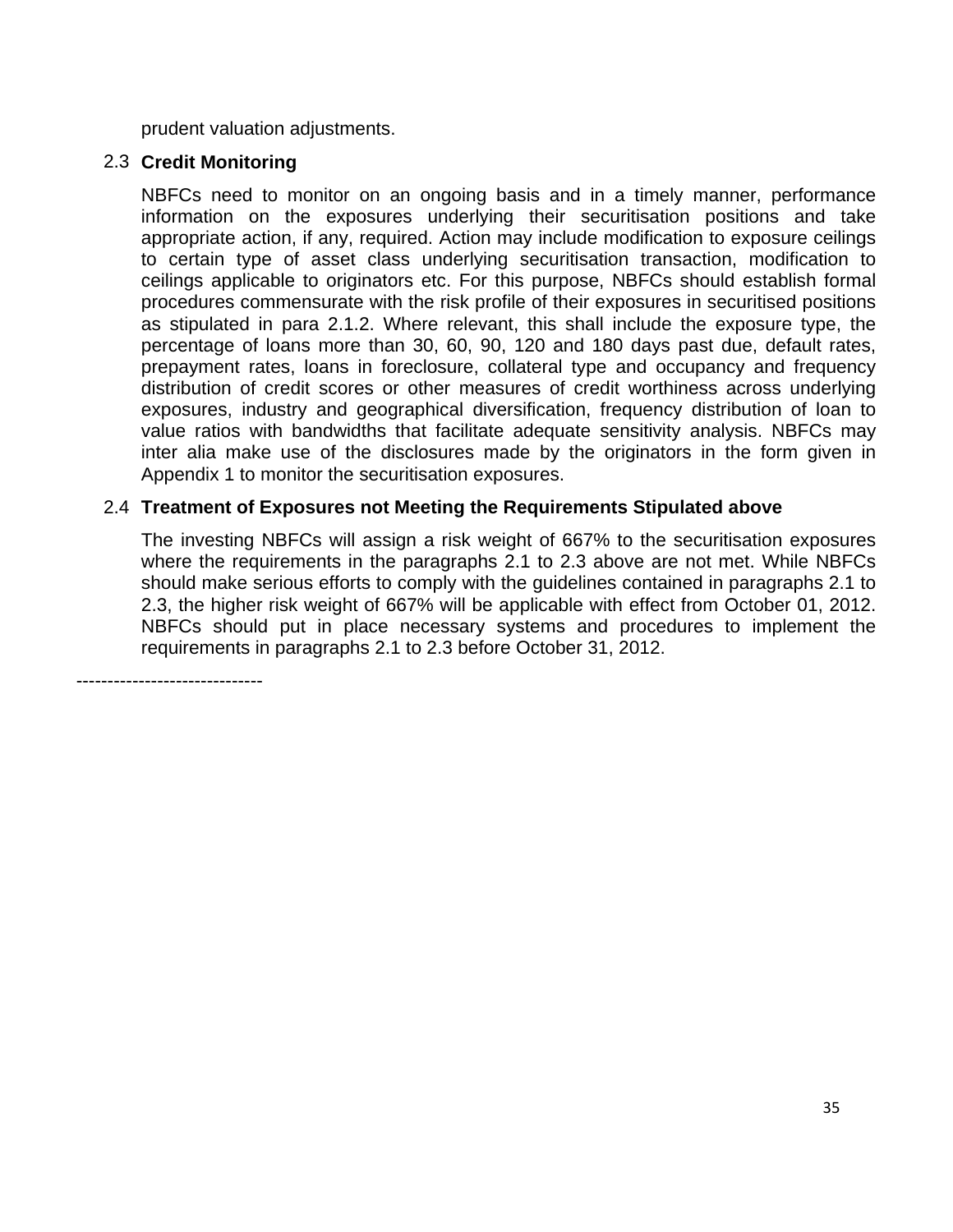Section B

## **Guidelines on Transactions Involving Transfer of Assets through Direct Assignment of Cash Flows and the Underlying Securities**

## **1. Requirements to be met by the Originating NBFCs**

## 1.1 **Assets Eligible for Transfer**<sup>9</sup>

- 1.1.1 Under these guidelines, NBFCs can transfer a single standard asset or a part of such asset or a portfolio of such assets to financial entities through an assignment deed with the exception of the following :
	- i) Revolving credit facilities (e.g., Credit Card receivables)
	- ii) Assets purchased from other entities
	- iii) Assets with bullet repayment of both principal and interest<sup>10</sup>
- 1.1.2 However, these guidelines do not apply to :
	- i) Transfer of loan accounts of borrowers by an NBFC to other NBFCs / FIs / banks and vice versa, at the request / instance of borrower;
	- ii) Trading in bonds;
	- iii) Sale of entire portfolio of assets consequent upon a decision to exit the line of business completely. Such a decision should have the approval of Board of Directors of the NBFC;
	- iv) Consortium and syndication arrangements.
	- v) Any other arrangement / transactions, specifically exempted by the Reserve Bank of India.

## 1.2 **Minimum Holding Period (MHP)**

Same as in para 1.2 of Section A.

## 1.3 **Minimum Retention Requirement (MRR)**

 1.3.1 The originating NBFCs should adhere to the MRR detailed in the Table below while transferring assets to other financial entities :

| <b>Type of asset</b>                                                                     | <b>MRR</b>                                                                                                                                    |  |  |  |
|------------------------------------------------------------------------------------------|-----------------------------------------------------------------------------------------------------------------------------------------------|--|--|--|
| months or less                                                                           | Assets with original maturity of 24 Retention of right to receive 5% of the<br>cash flows from the assets transferred<br>∥on pari-passu basis |  |  |  |
| above 24 months; and                                                                     | i) Assets with original maturity of Retention of right to receive 10% of the<br>cash flows from the assets transferred                        |  |  |  |
| lii) Loans referred to in foot note 10 on pari-passu basis.<br>of para 1.1 of Section B. |                                                                                                                                               |  |  |  |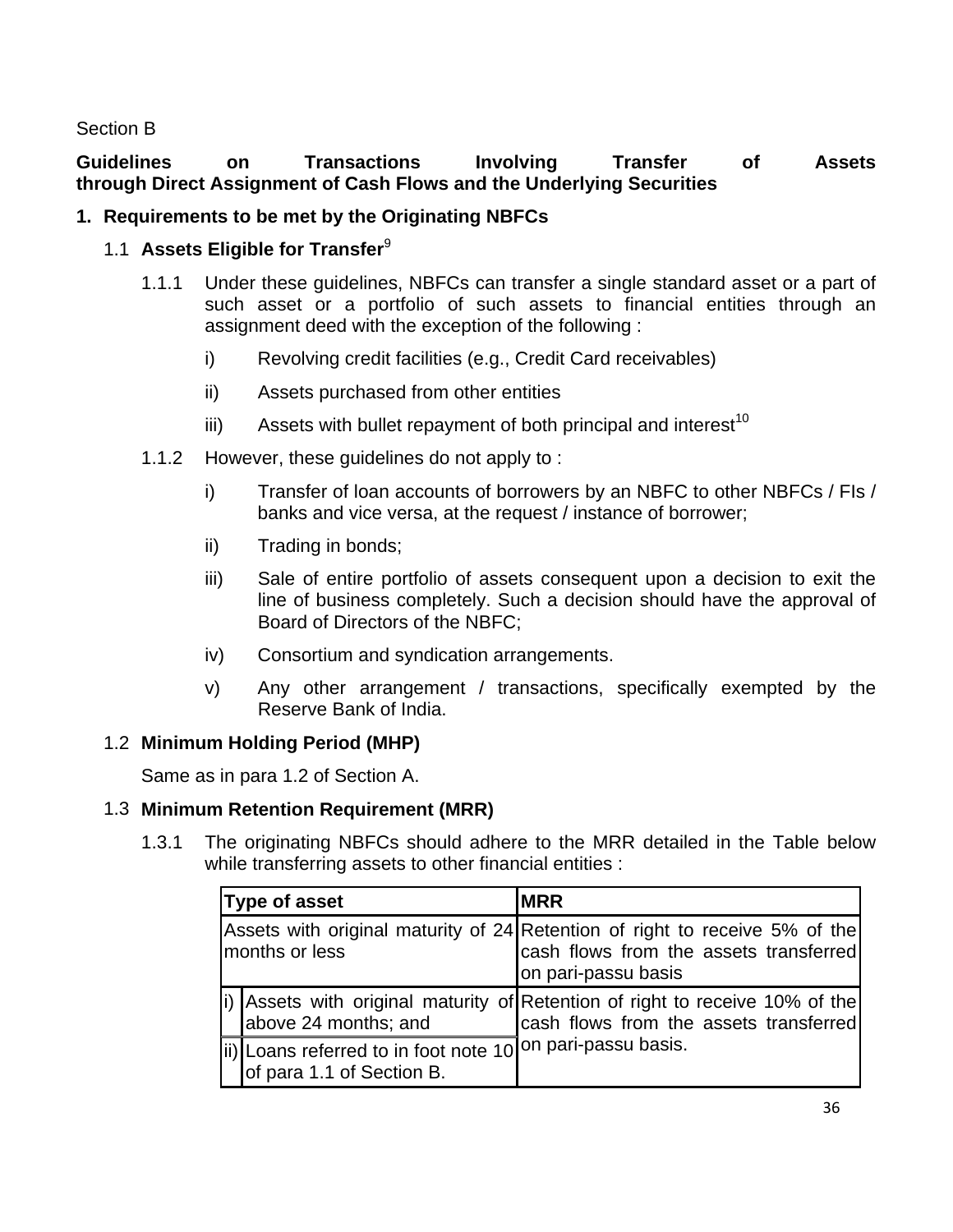- 1.3.2 In the case of partial sale of assets, if the portion retained by the seller is more than the MRR required as per para 1.3.1 above, then out of the portion retained by the seller, the portion equivalent to 5% of the portion sold or 10% of the portion sold, as the case may be, would be treated as MRR. However, all exposures retained by the selling NBFC including MRR should rank pari-passu with the sold portion of the asset.
- 1.3.3 NBFCs should not offer credit enhancements in any form and liquidity facilities in the case of loan transfers through direct assignment of cash flows, as the investors in such cases are generally the institutional investors who should have the necessary expertise to appraise and assume the exposure after carrying out the required due diligence. NBFCs should also not retain any exposures through investment in the Interest Only Strip representing the Excess Interest Spread / Future Margin Income from the loans transferred. However, the originating NBFCs will have to satisfy the MRR requirements stipulated in para 1.3.1 above. NBFCs' retention of partial interest in the loans transferred to comply with the MRR indicated in para 1.3.1 should be supported by a legally valid documentation. At a minimum, a legal opinion regarding the following should also be kept on record by the originator :
	- a) legal validity of amount of interest retained by the originator;
	- b) such arrangement not interfering with assignee's rights and rewards associated with the loans to the extent transferred to it; and
	- c) the originator not retaining any risk and rewards associated with the loans to the extent transferred to the assignee.
- 1.3.4 MRR will have to be maintained by the entity which sells the loans. In other words, it cannot be maintained by other entities which are treated as 'originator' in terms of para 5(vi) of the circular dated February 1, 2006 containing guidelines on securitisation of standard assets.
- 1.3.5 The level of commitment by originators i.e., MRR should not be reduced either through hedging of credit risk or selling the retained interest. The MRR as a percentage of unamortised principal should be maintained on an ongoing basis except for reduction of retained exposure due to proportionate repayment or through the absorption of losses. The form of MRR should not change during the life of transaction.
- 1.3.6 For complying with the MRR under these guidelines, NBFCs should ensure that proper documentation in accordance with law is made.

#### 1.4 **Booking of Profit Upfront**

 1.4.1 The amount of profit in cash on direct sale of loans may be held under an accounting head styled as "Cash Profit on Loan Transfer Transactions Pending Recognition" maintained on individual transaction basis and amortised over the life of the transaction. The amortisation of cash profit arising out of loan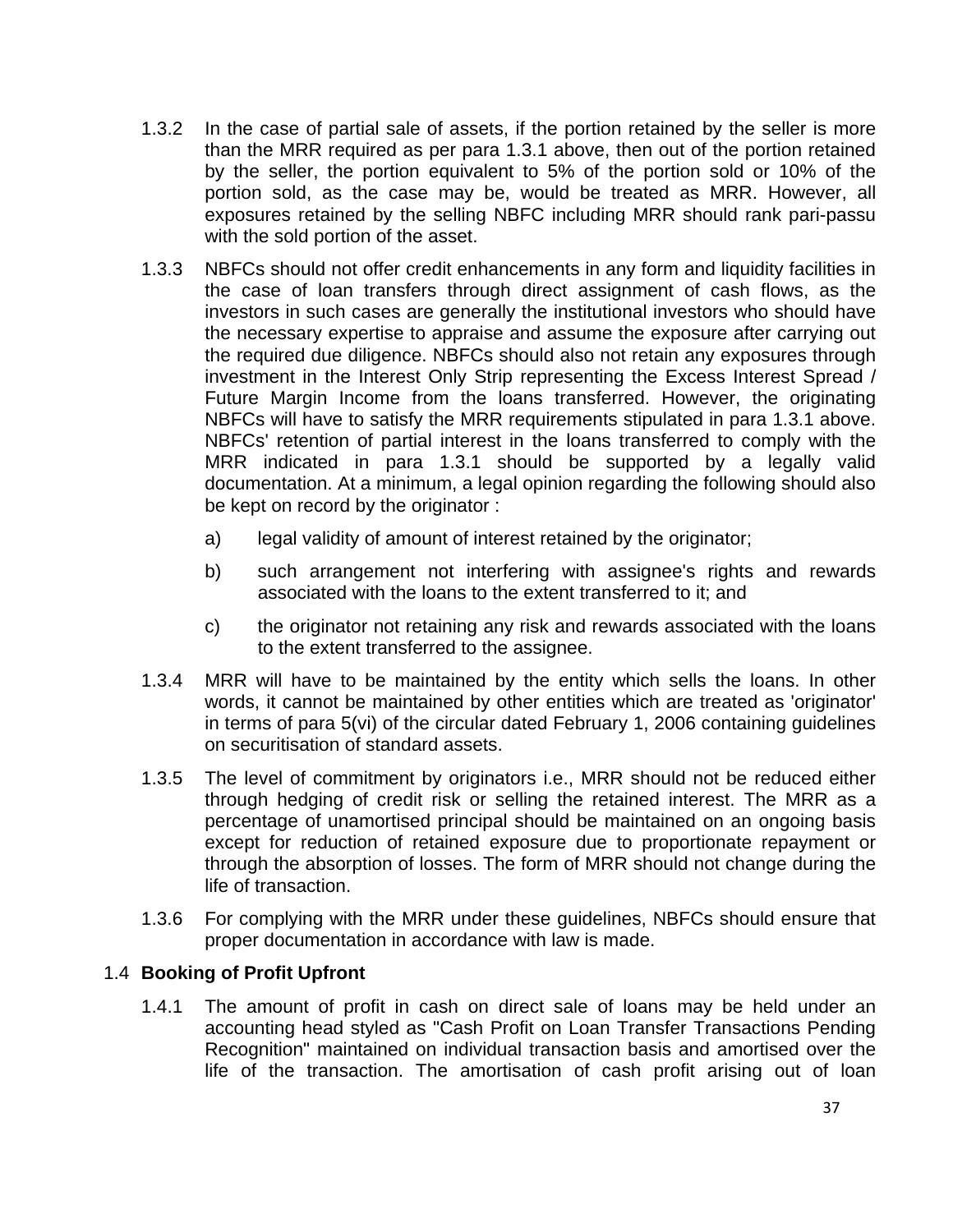assignment transaction will be done at the end of every financial year and calculated as under :

Profit to be amortised = Max {L,  $[(X^*(Y/Z)], [(X/n)]\}$ 

 $X =$  amount of unamortised cash profit lying in the account 'Cash Profit on Loan Transfer Transactions Pending Recognition' at the beginning of the year

 $Y =$  amount of principal amortised during the year

 $Z =$  amount of unamortised principal at the beginning of the year

 $L = Loss$  (specific provisions to be made on retained exposures for credit losses plus direct write-off plus any other losses, if any)<sup>11</sup> incurred on the portfolio

 $n =$  residual maturity of the securitisation transaction

#### 1.4.2 *Accounting, Asset Classification and provisioning norms for MRR*

 The asset classification and provisioning rules in respect of the exposure representing the MRR would be as under :

- a) The originating NBFC may maintain a consolidated account of the amount representing MRR if the loans transferred are retail loans. In such a case, the consolidated amount receivable in amortisation of the MRR and its periodicity should be clearly established and the overdue status of the MRR should be determined with reference to repayment of such amount. Alternatively, the originating NBFC may continue to maintain borrowerwise accounts for the proportionate amounts retained in respect of those accounts. In such a case, the overdue status of the individual loan accounts should be determined with reference to repayment received in each account.
- b) In the case of transfer of a pool of loans other than retail loans, the originator should maintain borrower-wise accounts for the proportionate amounts retained in respect of each loan. In such a case, the overdue status of the individual loan accounts should be determined with reference to repayment received in each account.
- c) If the originating NBFC acts as a servicing agent of the assignee bank / NBFC for the loans transferred, it would know the overdue status of loans transferred which should form the basis of classification of the entire MRR / individual loans representing MRR as NPA in the books of the originating NBFC, depending upon the method of accounting followed as explained in para (a) and (b) above.

#### 1.5 **Disclosures by the Originating NBFCs**

Same as in para 1.6 of Section A.

#### 1.6 **Loan Origination Standards**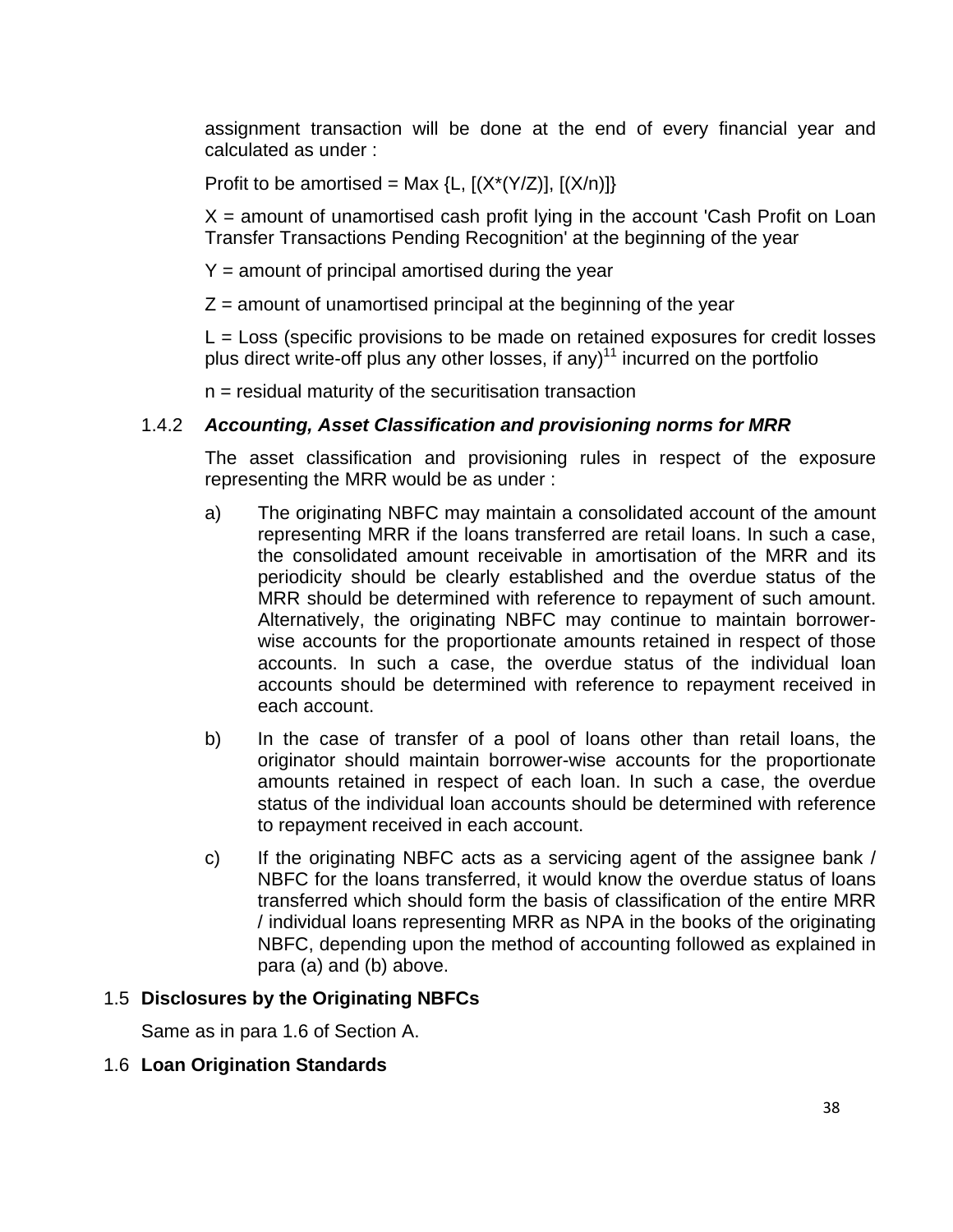Same as in para 1.7 of Section A.

## 1.7 **Treatment of Assets sold not Meeting the Requirements stipulated above**

 All instructions contained in this paragraph except in para 1.4.2 will be applicable only to the new transactions undertaken on or after the date of this circular. Instructions in para 1.4.2 will be applicable to both existing and new transactions<sup>12</sup>. If an originating NBFC fails to meet the requirement laid down in paragraphs 1.1 to 1.6 above, it will have to maintain capital for the assets sold as if these were still on the books of the NBFC (originating NBFC).

## **2. Requirements to be met by the Purchasing NBFCs**

#### 2.1 **Restrictions on Purchase of loans**

 NBFCs can purchase loans from other NBFCs / FIs / banks in India only if the seller has explicitly disclosed to the purchasing NBFCs that it will adhere to the MRR indicated in para 1.3 on an ongoing basis. In addition, for domestic transactions, purchasing NBFCs should also ensure that the originating institution has strictly adhered to the MHP criteria prescribed in the guidelines in respect of loans purchased by them.

#### 2.2 **Standards for Due Diligence**

- 2.2.1 NBFCs should have the necessary expertise and resources in terms of skilled manpower and systems to carry out the due diligence of the loans / portfolios of loans before purchasing them. In this regard the purchasing NBFCs should adhere to the following guidelines :
	- a) NBFCs with the approval of their Board of Directors, should formulate policies regarding the process of due diligence which needs to be exercised by the NBFCs' own officers to satisfy about the Know Your Customer requirements and credit quality of the underlying assets. Such policies should inter alia lay down the methodology to evaluate credit quality of underlying loans, the information requirements etc.
	- b) The due diligence of the purchased loans cannot be outsourced by the NBFC and should be carried out by its own officers with the same rigour as would have been applied while sanctioning new loans by the NBFC.
	- c) If an NBFC wishes to outsource certain activities like collection of information and documents etc., then NBFCs would continue to retain full responsibility in regard to selection of loans for purchase and compliance with Know Your Customer requirements.
- 2.2.2 Before purchasing individual loans or portfolio of loans, and as appropriate thereafter, NBFCs should be able to demonstrate that they have a comprehensive and thorough understanding of and have implemented formal policies and procedures commensurate with the risk profile of the loans purchased analysing and recording :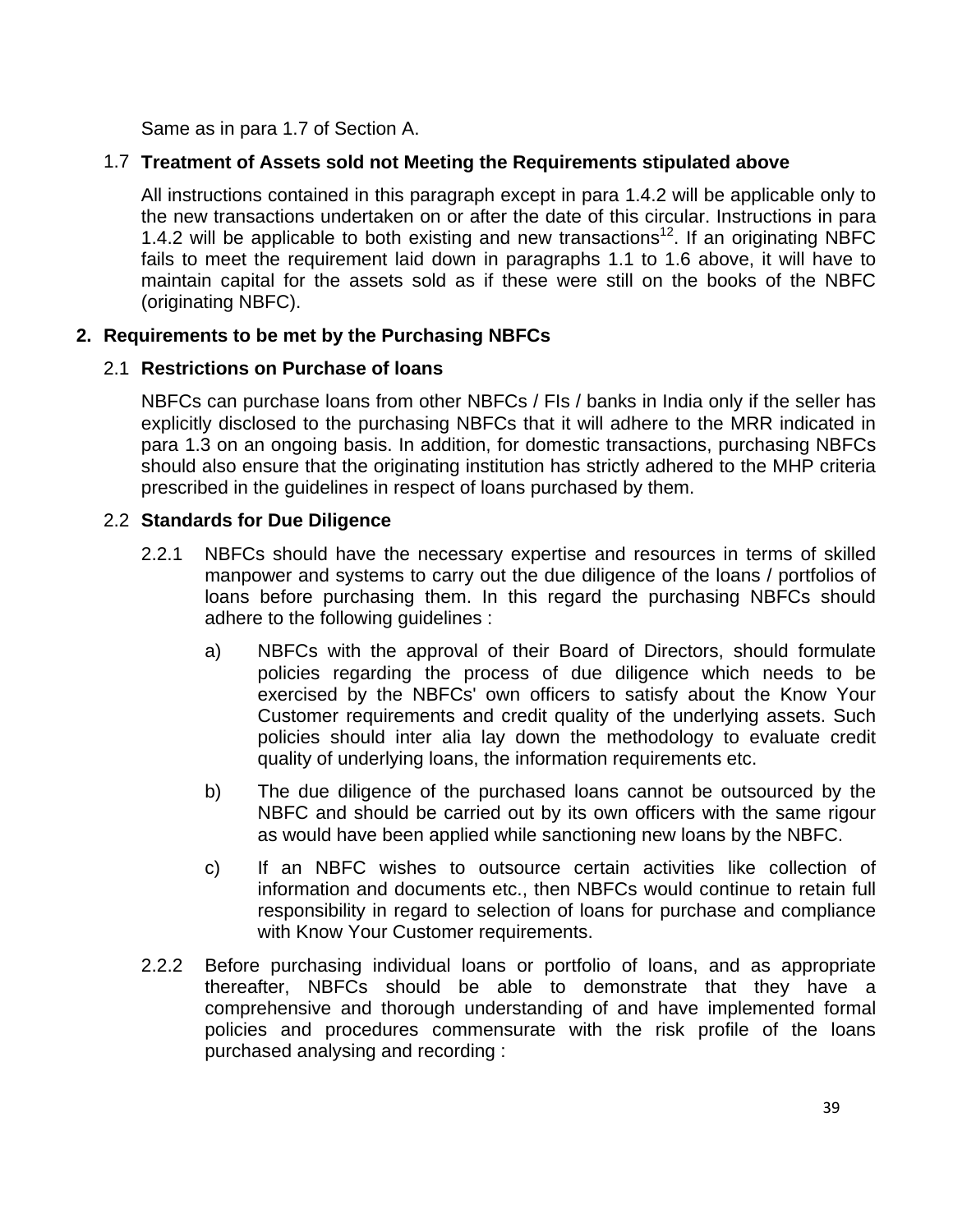- a) information disclosed by the originators regarding the MRR, on an ongoing basis;
- b) the risk characteristics of the exposures constituting the portfolio purchased (i.e., the credit quality, extent of diversification and homogeneity of the pool of loans, sensitivity of the repayment behavior of individual borrowers to factors other than their sources of income, volatility of the market values of the collaterals supporting the loans, cyclicality of the economic activities in which the underlying borrowers are engaged, etc.);
- c) the reputation of the originators in terms of observance of credit appraisal and credit monitoring standards, adherence to MRR and MHP standards in earlier transfer of portfolios and fairness in selecting exposures for transfer;
- d) loss experience in earlier transfer of loans / portfolios by the originators in the relevant exposure classes underlying and incidence of any frauds committed by the underlying borrowers, truthfulness of the representations and warranties made by the originator;
- e) the statements and disclosures made by the originators, or their agents or advisors, about their due diligence on the assigned exposures and, where applicable, on the quality of the collateral supporting the loans transferred; and
- f) where applicable, the methodologies and concepts on which the valuation of loans transferred is based and the policies adopted by the originator to ensure the independence of the valuer.

#### 2.3 **Stress Testing**

 NBFCs should regularly perform their own stress tests appropriate to the portfolios of loans purchased by them. For this purpose, various factors which may be considered include, but are not limited to, rise in default rates in the underlying portfolios in a situation of economic downturn and rise in pre-payment rates due to fall in rate of interest or rise in income levels of the borrowers leading to early redemption of exposures.

#### 2.4 **Credit monitoring**

 2.4.1 The purchasing NBFCs need to monitor on an ongoing basis and in timely manner performance information on the loans purchased and take appropriate action required, if any. Action may include modification to exposure ceilings to certain type of asset classes, modification to ceilings applicable to originators etc. For this purpose, NBFCs should establish formal procedures appropriate and commensurate with the risk profile of the purchased loans. Such procedures should be as rigorous as that followed by the NBFC for portfolios of similar loans directly originated by it. In particular, such procedures must facilitate timely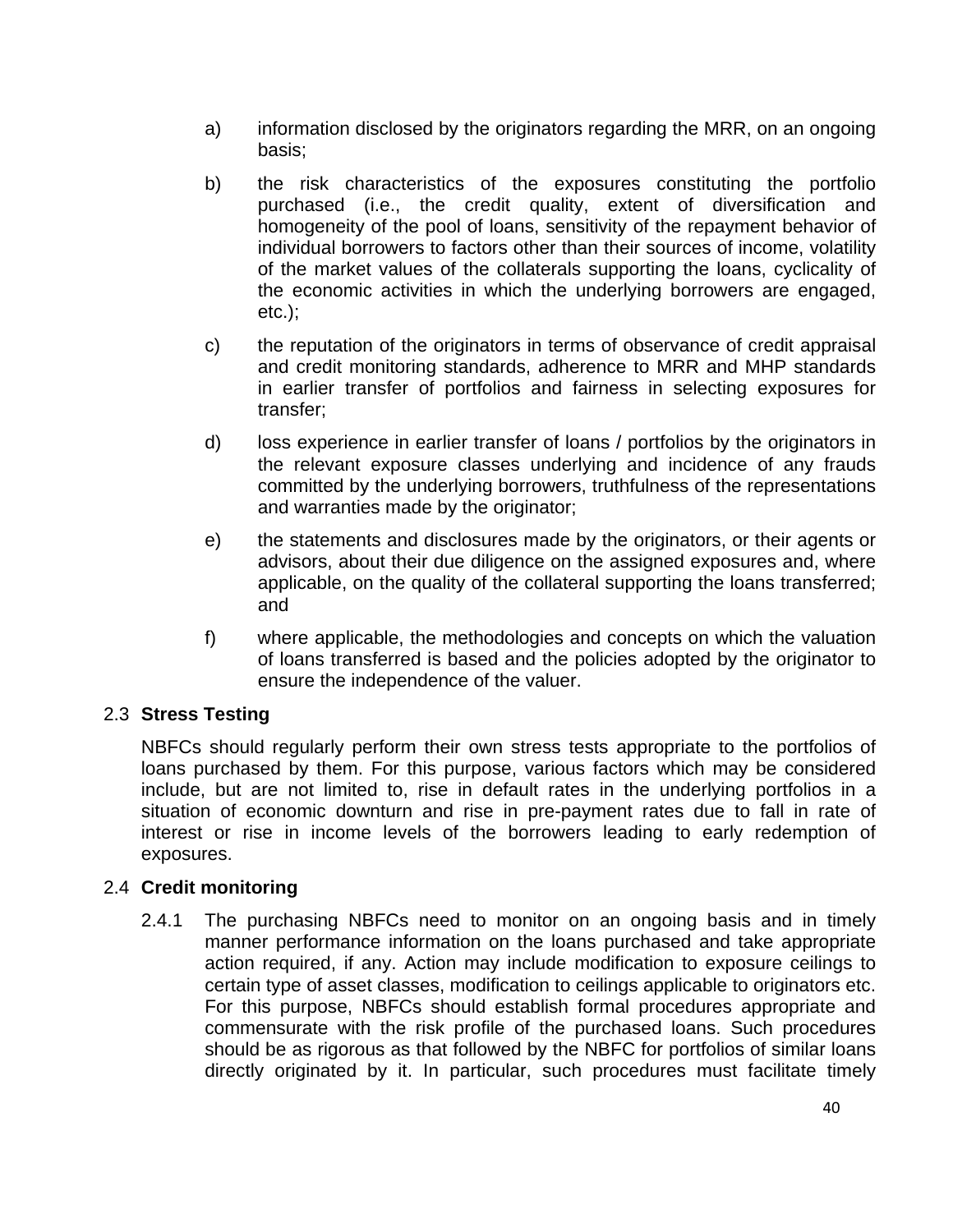detection of signs of weaknesses in individual accounts and identification of nonperforming borrowers as per RBI guidelines as soon as loans are 180 days past due. The information collected should include the exposure type, the percentage of loans more than 30, 60, 90, 120 and 180 days past due, default rates, prepayment rates, loans in foreclosure, collateral type and occupancy, and frequency distribution of credit scores or other measures of credit worthiness across underlying exposures, industry and geographical diversification, frequency distribution of loan to value ratios with band widths that facilitate adequate sensitivity analysis. Such information, if not collected directly by the NBFC and obtained from the servicing agent, should be certified by the authorized officials of the servicing agent. NBFCs may inter alia make use of the disclosures made by the originators in the form given in Appendix 1 to monitor the exposures.

 2.4.2 Depending upon the size of the portfolio, credit monitoring procedures may include verification of the information submitted by the bank / NBFC's concurrent and internal auditors. The servicing agreement should provide for such verifications by the auditors of the purchasing NBFC. All relevant information and audit reports should be available for verification by the Inspecting Officials of RBI during the Annual Financial Inspections of the purchasing NBFCs.

#### 2.5 **True Sale Criteria**<sup>13</sup>

- 2.5.1 The 'sale' (this term would hereinafter include direct sale, assignment and any other form of transfer of asset, but does not include bills rediscounted, outright transfer of loan accounts to other financial entities at the instance of the borrower and sale of bonds other than those in the nature of advance) should result in immediate legal separation of the 'selling  $NBFC<sup>14</sup>$  (this term hereinafter would include direct selling NBFC, assigning NBFC and the NBFC transferring assets through any other mode), from the assets<sup>15</sup> which are sold. The assets should stand completely isolated from the selling NBFC, after its transfer to the buyer, i.e., put beyond the selling NBFC's as well as its creditors' reach, even in the event of bankruptcy of the selling / assigning / transferring NBFC.
- 2.5.2 The selling NBFC should effectively transfer all risks / rewards and rights / obligations pertaining to the asset and shall not hold any beneficial interest in the asset after its sale except those specifically permitted under these guidelines. The buyer should have the unfettered right to pledge, sell, transfer or exchange or otherwise dispose of the assets free of any restraining condition. The selling NBFC shall not have any economic interest in the assets after its sale and the buyer shall have no recourse to the selling NBFC for any expenses or losses except those specifically permitted under these guidelines.
- 2.5.3 There shall be no obligation on the selling NBFC to re-purchase or fund the repayment of the asset or any part of it or substitute assets held by the buyer or provide additional assets to the buyer at any time except those arising out of breach of warranties or representations made at the time of sale. The selling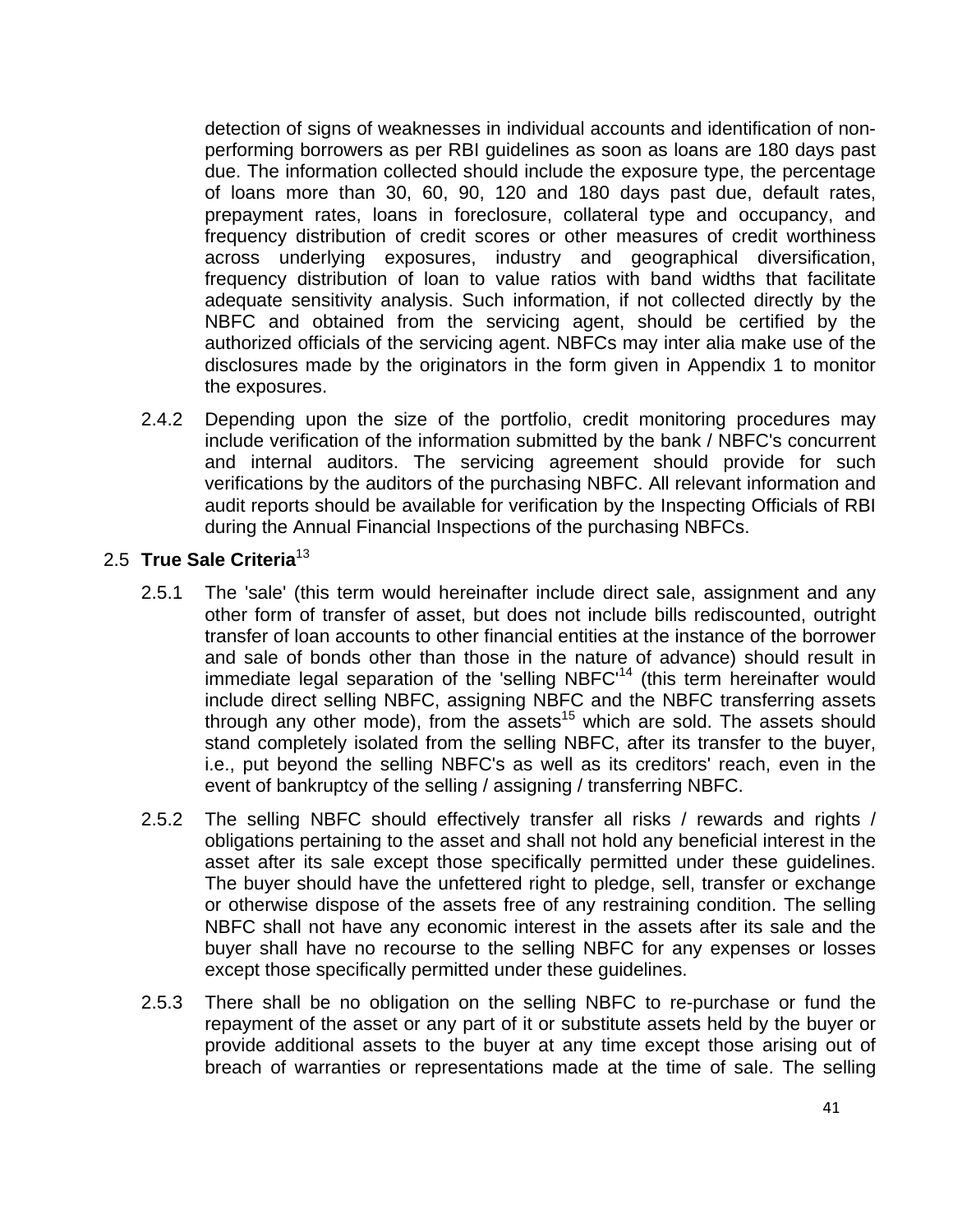NBFC should be able to demonstrate that a notice to this effect has been given to the buyer and that the buyer has acknowledged the absence of such obligation.

- 2.5.4 The selling NBFC should be able to demonstrate that it has taken all reasonable precautions to ensure that it is not obliged, nor will feel impelled, to support any losses suffered by the buyer.
- 2.5.5 The sale shall be only on cash basis and the consideration shall be received not later than at the time of transfer of assets. The sale consideration should be market-based and arrived at in a transparent manner on an arm's length basis.
- 2.5.6 If the seller of loans acts as the servicing agent for the loans, it would not detract from the 'true sale' nature of the transaction, provided such service obligations do not entail any residual credit risk on the sold assets or any additional liability for them beyond the contractual performance obligations in respect of such services.
- 2.5.7 An opinion from the selling NBFC's Legal Counsel should be kept on record signifying that : (i) all rights, titles, interests and benefits in the assets have been transferred to the buyer; (ii) selling NBFC is not liable to the buyer in any way with regard to these assets other than the servicing obligations as indicated in para 2.5.6 above; and (iii) creditors of the selling NBFC do not have any right in any way with regard to these assets even in case of bankruptcy of the selling NBFC.
- 2.5.8 Any re-schedulement, restructuring or re-negotiation of the terms of the underlying agreement/s effected after the transfer of assets to the buyer, shall be binding on the buyer and not on the selling NBFC except to the extent of MRR.
- 2.5.9 The transfer of assets from selling NBFC must not contravene the terms and conditions of any underlying agreement governing the assets and all necessary consents from obligors (including from third parties, where necessary) should have been obtained.
- 2.5.10 In case the selling NBFC also provides servicing of assets after the sale under a separate servicing agreement for fee, and the payments / repayments from the borrowers are routed through it, it shall be under no obligation to remit funds to the buyer unless and until these are received from the borrowers.

#### 2.6 **Representations and Warranties**

 An originator that sells assets to other financial entities may make representations and warranties concerning those assets. Where the following conditions are met the seller will not be required to hold capital against such representations and warranties.

- a) Any representation or warranty is provided only by way of a formal written agreement.
- b) The seller undertakes appropriate due diligence before providing or accepting any representation or warranty.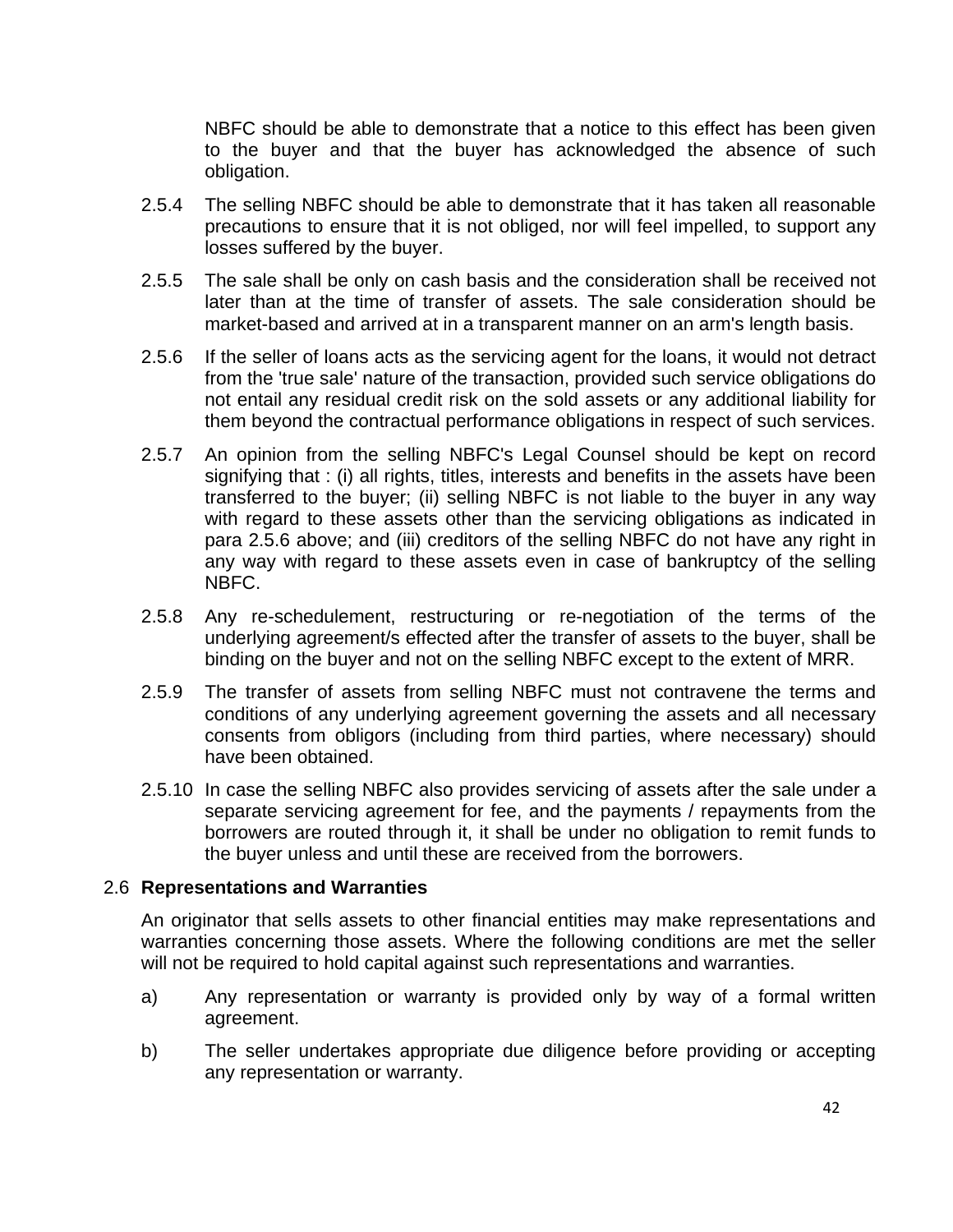- c) The representation or warranty refers to an existing state of facts that is capable of being verified by the seller at the time the assets are sold.
- d) The representation or warranty is not open-ended and, in particular, does not relate to the future creditworthiness of the loans / underlying borrowers.
- e) The exercise of a representation or warranty, requiring an originator to replace asset (or any parts of them) sold, on grounds covered in the representation or warranty, must be :
	- \* undertaken within 120 days of the transfer of assets; and
	- conducted on the same terms and conditions as the original sale.
- f) A seller that is required to pay damages for breach of representation or warranty can do so provided the agreement to pay damages meets the following conditions :
	- the onus of proof for breach of representation or warranty remains at all times with the party so alleging;
	- \* the party alleging the breach serves a written Notice of Claim on the seller, specifying the basis for the claim; and
	- damages are limited to losses directly incurred as a result of the breach
- g) A seller should notify RBI (Department of Non-Banking Supervision) of all instance where it has agreed to replace assets sold to another financial entity or pay damages arising out of any representation or warranty.

#### 2.7 **Re-purchase of Assets**

 In order to limit the extent of effective control of transferred assets by the seller in the case of direct assignment transactions, NBFCs should not have any re-purchase agreement including through "clean-up calls" on the transferred assets.

#### 2.8 **Applicability of Capital Adequacy and other Prudential Norms**

- 2.8.1 The capital adequacy treatment for direct purchase of loans will be as per the rules applicable to loans directly originated by the NBFCs. Investment in tranches of securitized loans will attract capital adequacy and other prudential norms as applicable to securitization transactions. NBFCs may, if they so desire, have the pools of loans rated before purchasing so as to have a third party view of the credit quality of the pool in addition to their own due diligence. However, such rating cannot substitute for the due diligence that the purchasing NBFC is required to perform in terms of para 2.2 of this Section.
- 2.8.2 In purchase of pools of both retail and non-retail loans, income recognition, asset classification, provisioning and exposure norms for the purchasing NBFC will be applicable based on individual obligors and not based on portfolio. NBFCs should not apply the asset classification, income recognition and provisioning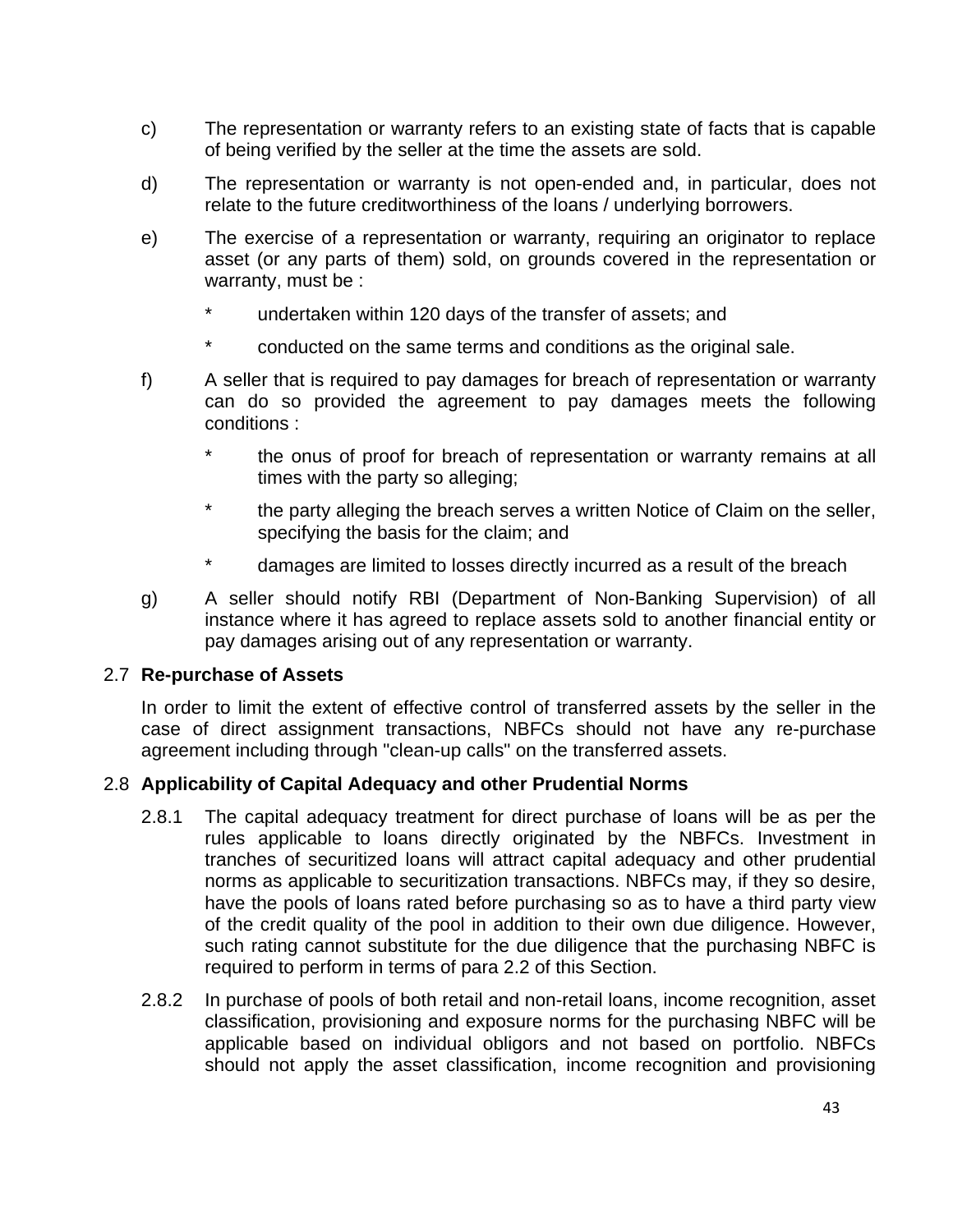norms at portfolio level, as such treatment is likely to weaken the credit supervision due to its inability to detect and address weaknesses in individual accounts in a timely manner. If the purchasing NBFC is not maintaining the individual obligor-wise accounts for the portfolio of loans purchased, it should have an alternative mechanism to ensure application of prudential norms on individual obligor basis, especially the classification of the amounts corresponding to the obligors which need to be treated as NPAs as per existing prudential norms. One such mechanism could be to seek monthly statements containing account-wise details from the servicing agent to facilitate classification of the portfolio into different asset classification categories. Such details should be certified by the authorized officials of the servicing agent. NBFC's concurrent auditors, internal auditors and statutory auditors should also conduct checks of these portfolios with reference to the basic records maintained by the servicing agent. The servicing agreement should provide for such verifications by the auditors of the purchasing NBFC. All relevant information and audit reports should be available for verification by the Inspecting Officials of RBI during the Annual Financial Inspections of the purchasing NBFCs.

 2.8.3 The purchased loans will be carried at acquisition cost unless it is more than the face value, in which case the premium paid should be amortised based on straight line method or effective interest rate method, as considered appropriate by the individual NBFCs. The outstanding / unamortised premium need not be deducted from capital. The discount / premium on the purchased loans can be accounted for on portfolio basis or allocated to individual exposures proportionately.

#### 2.9 **Treatment of Exposures not Meeting the Requirements Stipulated Above**

 The investing NBFCs will assign a risk weight of 667% to the assignment exposures where the requirements in paragraphs 2.1 to 2.8 above are not met. While NBFCs should make serious efforts to comply with the guidelines contained in paragraphs 2.1 to 2.4, the higher risk weight of 667% for non-compliance of these paragraphs will be applicable with effect from October 01, 2012. NBFCs should put in place necessary systems and procedures to implement the requirements in paragraphs 2.1 to 2.4 before October 31, 2012.

---------------------------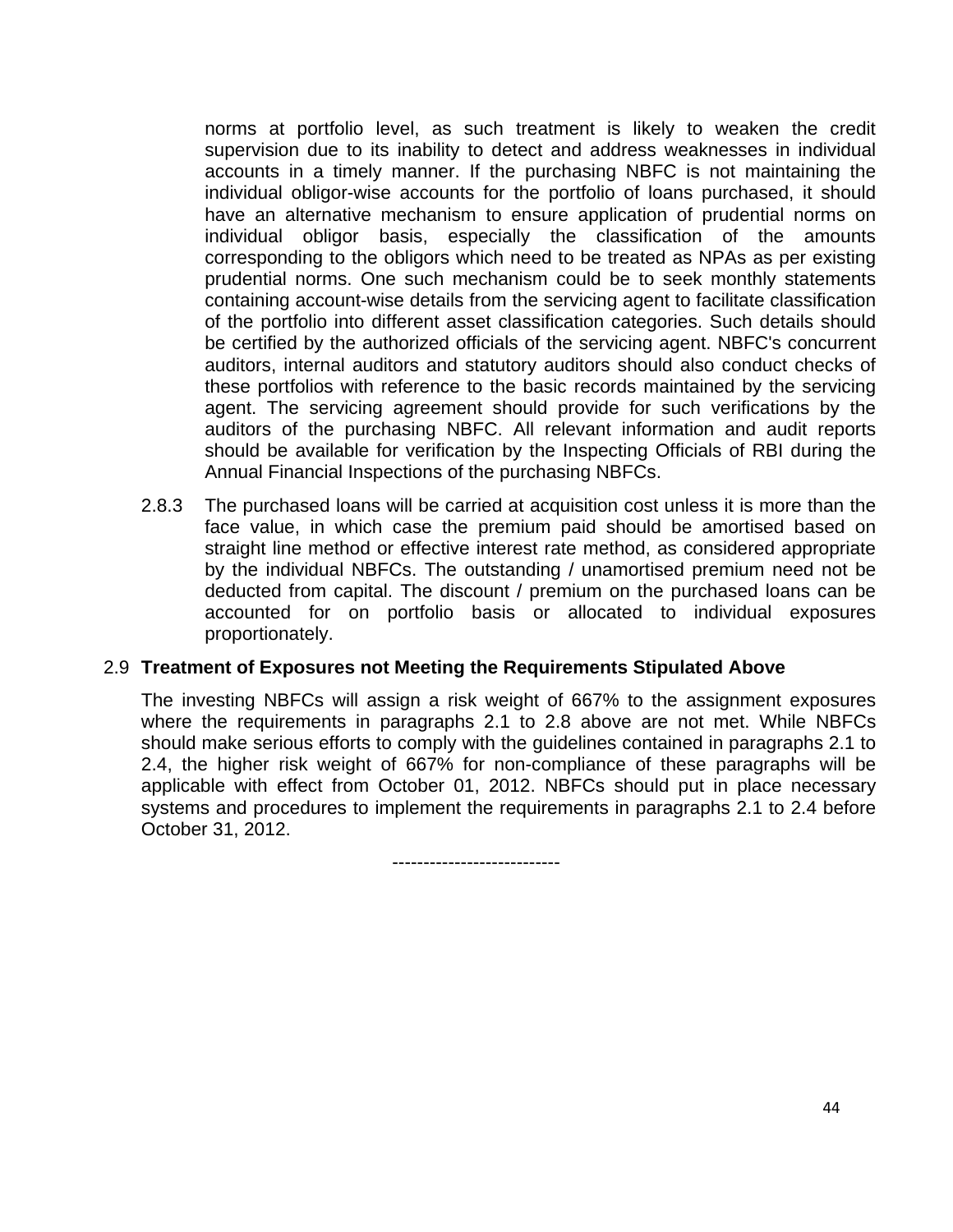## Section C

## **Securitisation Activities / Exposures not permitted**

1. At present, NBFCs in India are not permitted to undertake the securitisation activities or assume securitisation exposures as mentioned below.

#### 1.1 **Re-securitisation of Assets**

 A re-securitisation exposure is a securitisation exposure in which the risk associated with an underlying pool of exposures is tranched and at least one of the underlying exposures is a securitisation exposure. In addition, an exposure to one or more resecuritisation exposures is a re-securitisation exposure. This definition of resecuritised exposure will capture collateralised debt obligations (CDOs) of asset backed securities, including, for example, a CDO backed by residential mortgage backed securities (RMBS).

#### 1.2 **Synthetic Securitisations**

 A synthetic securitisation is a structure with at least two different stratified risk positions or tranches that reflect different degrees of credit risk where credit risk of an underlying pool of exposures is transferred, in whole or in part, through the use of funded (e.g. credit-linked notes) or unfunded (e.g. credit default swaps) credit derivatives or guarantees that serve to hedge the credit risk of the portfolio. Accordingly, the investors' potential risk is dependent upon the performance of the underlying pool.

#### 1.3 **Securitisation with Revolving Structures (with or without early amortisation features)**

 These involve exposures where the borrower is permitted to vary the drawn amount and repayments within an agreed limit under a line of credit (e.g. credit card receivables and cash credit facilities).Typically, revolving structures will have nonamortising assets such as credit card receivables, trade receivables, dealer floorplan loans and some leases that would support non-amortising structures, unless these are designed to include early amortisation features. Early amortisation means repayment of securities before their normal contractual maturity. At the time of early amortisation there are three potential amortisation mechanics : (i) Controlled amortisation; (ii) Rapid or non-controlled amortisation; and (iii) Controlled followed by a subsequent (after the completion of the controlled period) non-controlled amortisation phase.

2. The appropriateness and suitability of transactions prohibited in the above guidelines would be revisited in due course.

---------------------------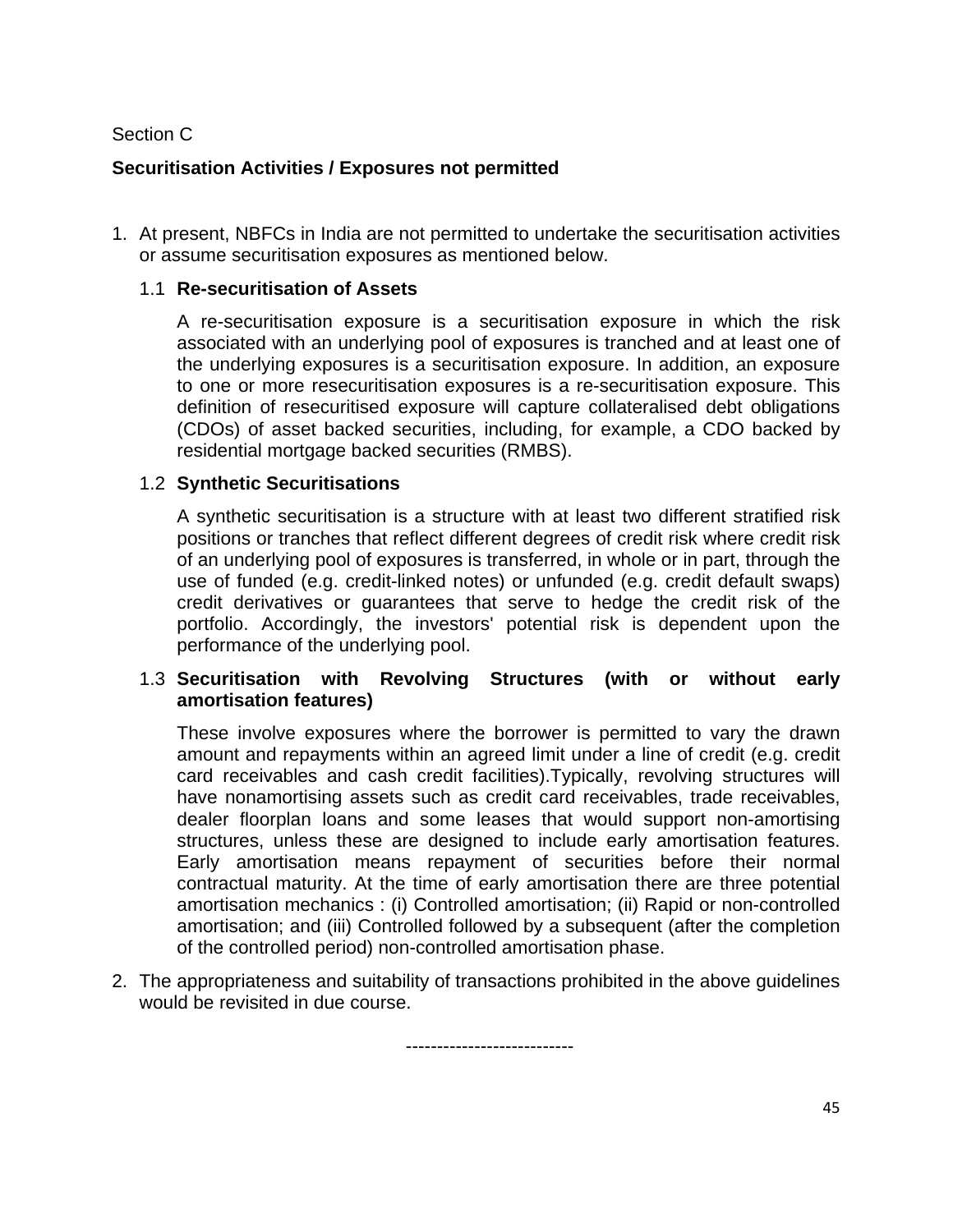## Appendix - 1

#### **Format for Disclosure Requirements in offer documents, servicer report, investor report, etc**. 16

Name / Identification No. of securitisation transaction<sup>17</sup>

|                | <b>Nature of</b><br>disclosure                                             |                                                                                                                             | <b>Details</b>                                                                                                                   | Amount /<br>percentage /<br>years |
|----------------|----------------------------------------------------------------------------|-----------------------------------------------------------------------------------------------------------------------------|----------------------------------------------------------------------------------------------------------------------------------|-----------------------------------|
|                | 1. Maturity<br>characteristics of                                          | i)                                                                                                                          | Weighted average maturity of the<br>underlying assets (in years)                                                                 |                                   |
|                | the underlying<br>assets (on the date<br>of disclosure)                    | $\mathsf{ii}$                                                                                                               | Maturity-wise distribution of<br>underlying assets                                                                               |                                   |
|                |                                                                            |                                                                                                                             | a) Percentage of assets maturing<br>within one year                                                                              |                                   |
|                |                                                                            |                                                                                                                             | b) Percentage of assets maturing<br>within one to three year                                                                     |                                   |
|                |                                                                            |                                                                                                                             | c) Percentage of assets maturing<br>within three to five years                                                                   |                                   |
|                |                                                                            |                                                                                                                             | d) Percentage of assets maturing<br>after five years                                                                             |                                   |
| $\overline{2}$ | Minimum Holding<br>Period (MHP) of                                         |                                                                                                                             | MHP required as per RBI guidelines<br>(years / months)                                                                           |                                   |
|                | securitised assets                                                         | ii)                                                                                                                         | a) Weighted average holding period<br>of securitised assets at the time of<br>securitisation (years / months)                    |                                   |
|                |                                                                            |                                                                                                                             | b) Minimum and maximum holding<br>period of the securitised assets                                                               |                                   |
| 3              | Minimum Retention (i)<br>Requirement<br>(MRR) on the date<br>of disclosure |                                                                                                                             | MRR as per RBI guidelines as a<br>percentage of book value of assets<br>securitised and outstanding on the<br>date of disclosure |                                   |
|                |                                                                            | ii)<br>Actual retention as a percentage of<br>book value of assets securitised and<br>outstanding on the date of disclosure |                                                                                                                                  |                                   |
|                |                                                                            | iii)                                                                                                                        | Types of retained exposure<br>constituting MRR in percentage of<br>book value of assets securitised                              |                                   |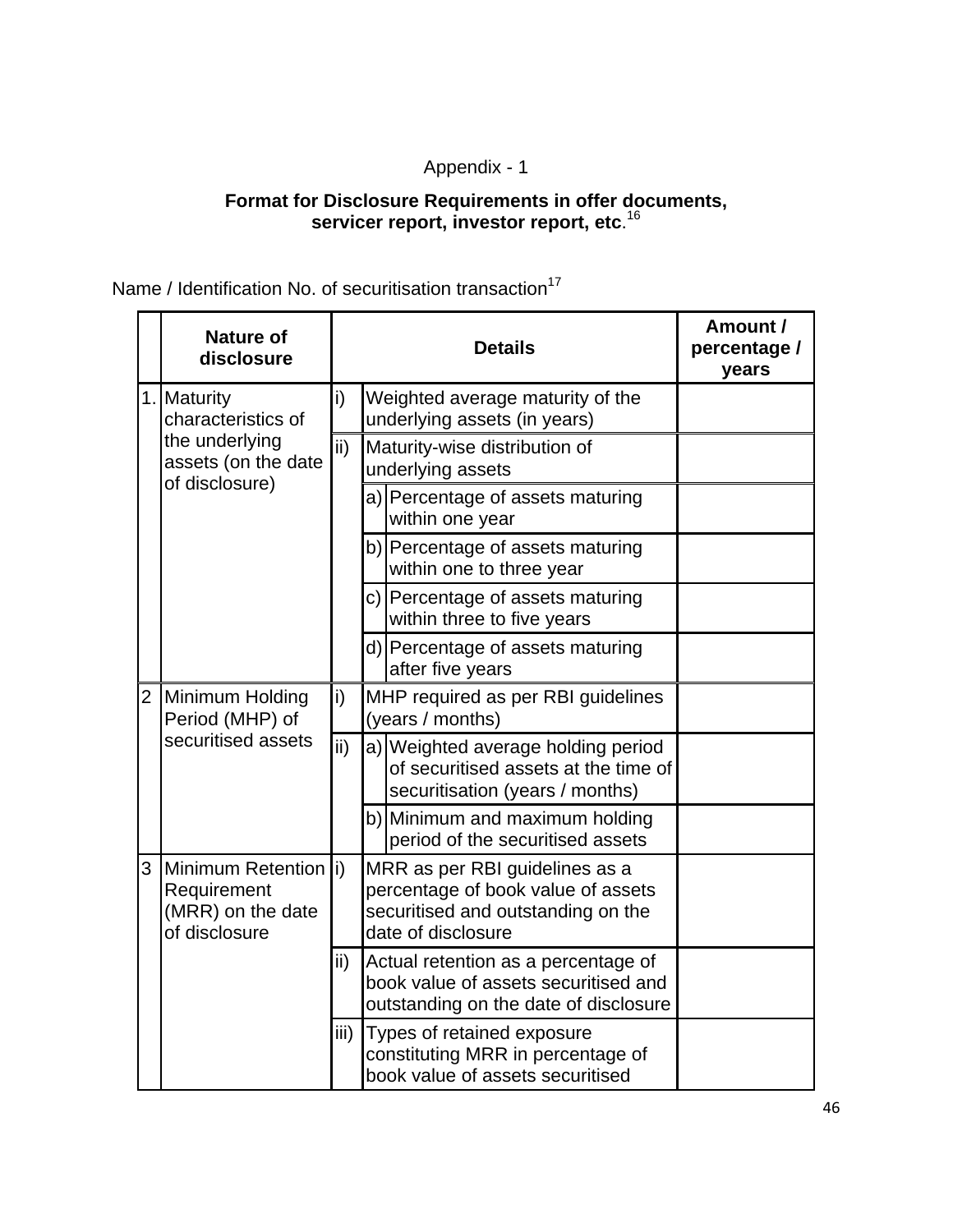|   |                                   |       |     | (percentage of book value of assets<br>securitised and outstanding on the<br>date of disclosure) <sup>18</sup>                                                      |  |
|---|-----------------------------------|-------|-----|---------------------------------------------------------------------------------------------------------------------------------------------------------------------|--|
|   |                                   |       |     | a) Credit Enhancement (i.e. whether<br>investment in equity / subordinate<br>tranches, first / second loss<br>guarantees, cash collateral,<br>overcollateralisation |  |
|   |                                   |       | b)  | Investment in senior tranches                                                                                                                                       |  |
|   |                                   |       |     | c) Liquidity support                                                                                                                                                |  |
|   |                                   |       |     | d) Any other (pl. specify)                                                                                                                                          |  |
|   |                                   | iv) l | for | Breaches, if any, and reasons there                                                                                                                                 |  |
| 4 | Credit quality of the $ i\rangle$ |       |     | Distribution of overdue loans                                                                                                                                       |  |
|   | underlying loans                  |       |     | a) Percentage of loans overdue up<br>to 30 days                                                                                                                     |  |
|   |                                   |       |     | b) Percentage of loans overdue<br>between 31-60 days                                                                                                                |  |
|   |                                   |       |     | c) Percentage of loans overdue<br>between 61-90 days                                                                                                                |  |
|   |                                   |       |     | d) Percentage of loans overdue<br>between 90 and 120 days                                                                                                           |  |
|   |                                   |       | e)  | Percentage of loans overdue<br>between 120 and 180 days                                                                                                             |  |
|   |                                   |       | f)  | Percentage of loans overdue<br>more than 180 days                                                                                                                   |  |
|   |                                   | ii)   |     | Details of tangible security available<br>for the portfolio of underlying loans<br>(vehicles, mortgages, etc.)                                                      |  |
|   |                                   |       | a)  | Security 1( to be named) (% loans<br>covered)                                                                                                                       |  |
|   |                                   |       |     | $b)$ Security 2                                                                                                                                                     |  |
|   |                                   |       |     | c) Security 'n'                                                                                                                                                     |  |
|   |                                   | iii)  |     | Extent of security cover available for<br>the underlying loans                                                                                                      |  |
|   |                                   |       | a)  | Percentage of loans fully secured<br>included in the pool (%)                                                                                                       |  |
|   |                                   |       |     | b) Percentage of partly secured                                                                                                                                     |  |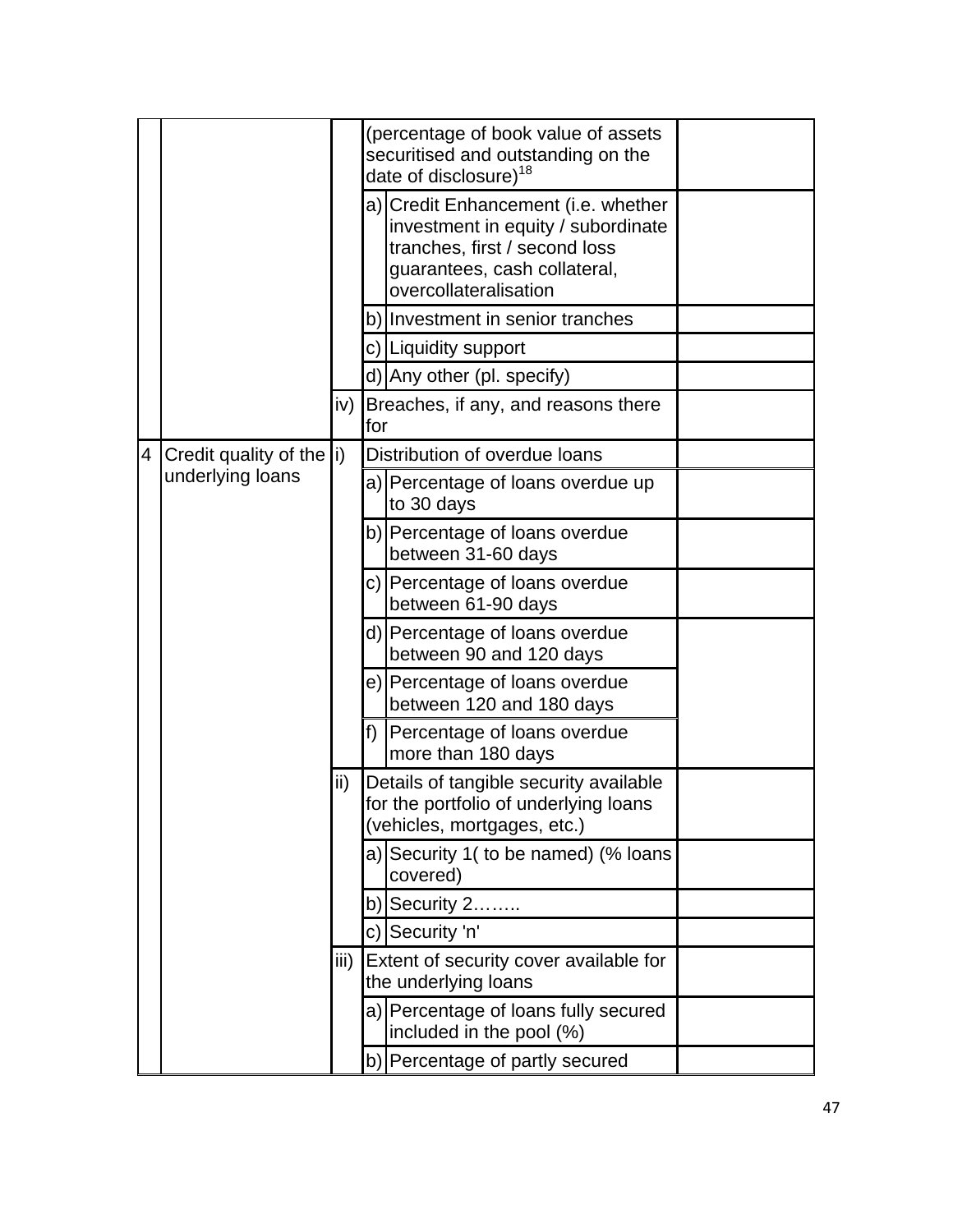|       | loans included in the pool (%)                                                                                               |
|-------|------------------------------------------------------------------------------------------------------------------------------|
|       | c) Percentage of unsecured loans<br>included in the pool (%)                                                                 |
|       | iv) Rating-wise distribution of underlying<br>loans( if these loans are rated)                                               |
|       | a) Internal grade of the NBFC /<br>external grade (highest quality<br>internal grade may be indicated<br>as <sub>1</sub>     |
|       | 1/AAA or equivalent                                                                                                          |
|       | $\overline{2}$                                                                                                               |
|       | 3                                                                                                                            |
|       | 4                                                                                                                            |
|       | N                                                                                                                            |
|       | b) Weighted average rating of the<br>pool                                                                                    |
| V)    | Default rates of similar portfolios<br>observed in the past                                                                  |
|       | a) Average default rate per annum<br>during last five years                                                                  |
|       | b) Average default rate per annum<br>during last year                                                                        |
| vi) I | Upgradation / Recovery / Loss Rates<br>of similar portfolios                                                                 |
|       | a) Percentage of NPAs upgraded<br>(average of the last five years)                                                           |
|       | b) Amount written-off as a<br>percentage of NPAs in the<br>beginning of the year (average of<br>last five years)             |
|       | c) Amount recovered during the year<br>as a percentage of incremental<br>NPAs during the year (average of<br>last five year) |
|       | vii) Frequency distribution of LTV ratios,<br>in case of housing loans and<br>commercial real estate loans)                  |
|       | a) Percentage of loans with LTV<br>ratio less than 60%                                                                       |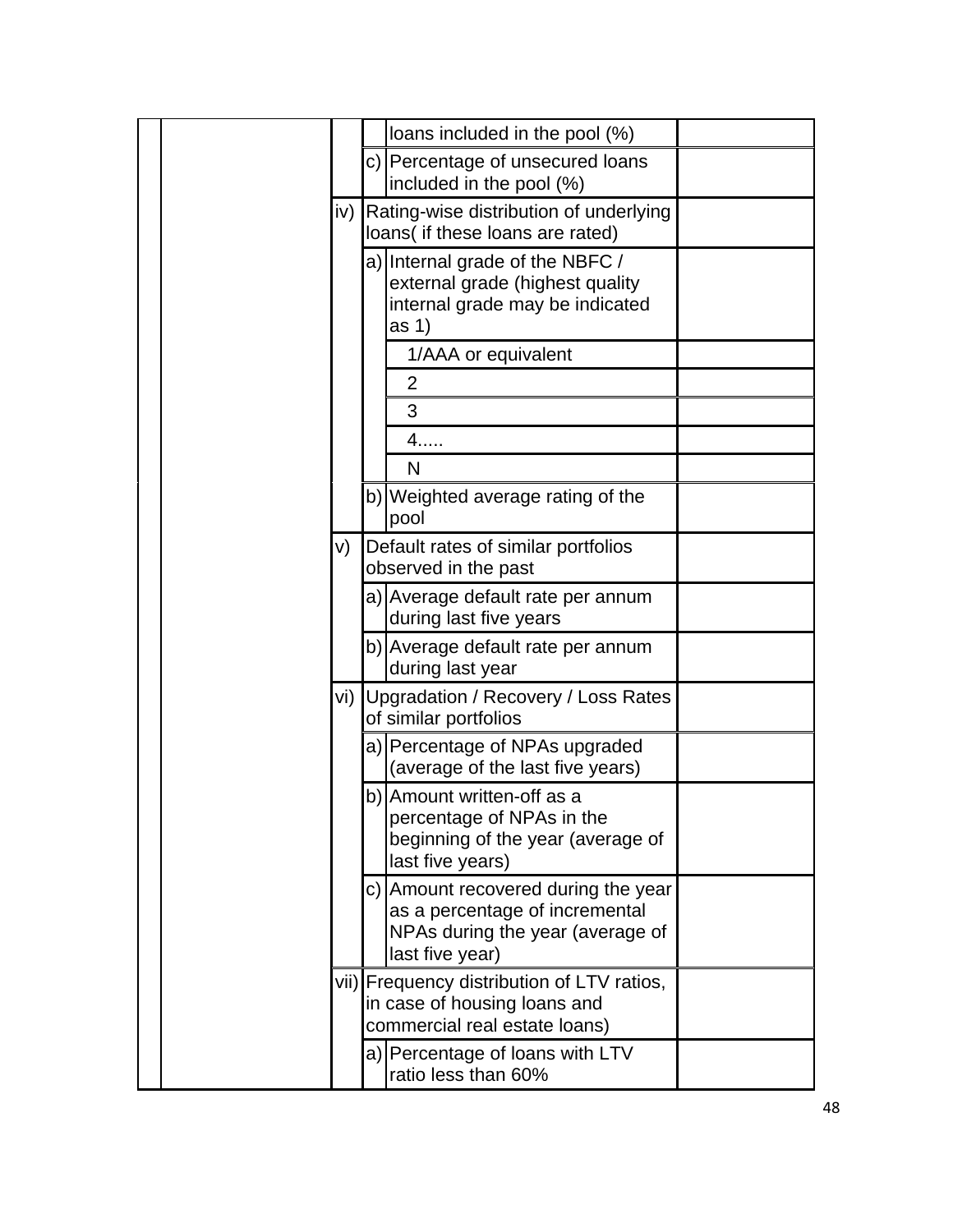|   |                             |     | b) Percentage of loans with LTV<br>ratio between 60-75%          |  |
|---|-----------------------------|-----|------------------------------------------------------------------|--|
|   |                             |     | c) Percentage of loans with LTV<br>ratio greater than 75%        |  |
|   |                             |     | d) Weighted average LTV ratio of the<br>underlying loans(%)      |  |
| 5 | Other<br>characteristics of | i)  | Industry-wise breakup of the loans in<br>case of mixed pools (%) |  |
|   | the loan pool               |     | Industry 1                                                       |  |
|   |                             |     | Industry 2                                                       |  |
|   |                             |     | Industry 3                                                       |  |
|   |                             |     | Industry n                                                       |  |
|   |                             | ii) | Geographical distribution of loan<br>pools (statewise) (%)       |  |
|   |                             |     | State 1                                                          |  |
|   |                             |     | State 2                                                          |  |
|   |                             |     | State 3                                                          |  |
|   |                             |     | State 4                                                          |  |

--------------------------------

49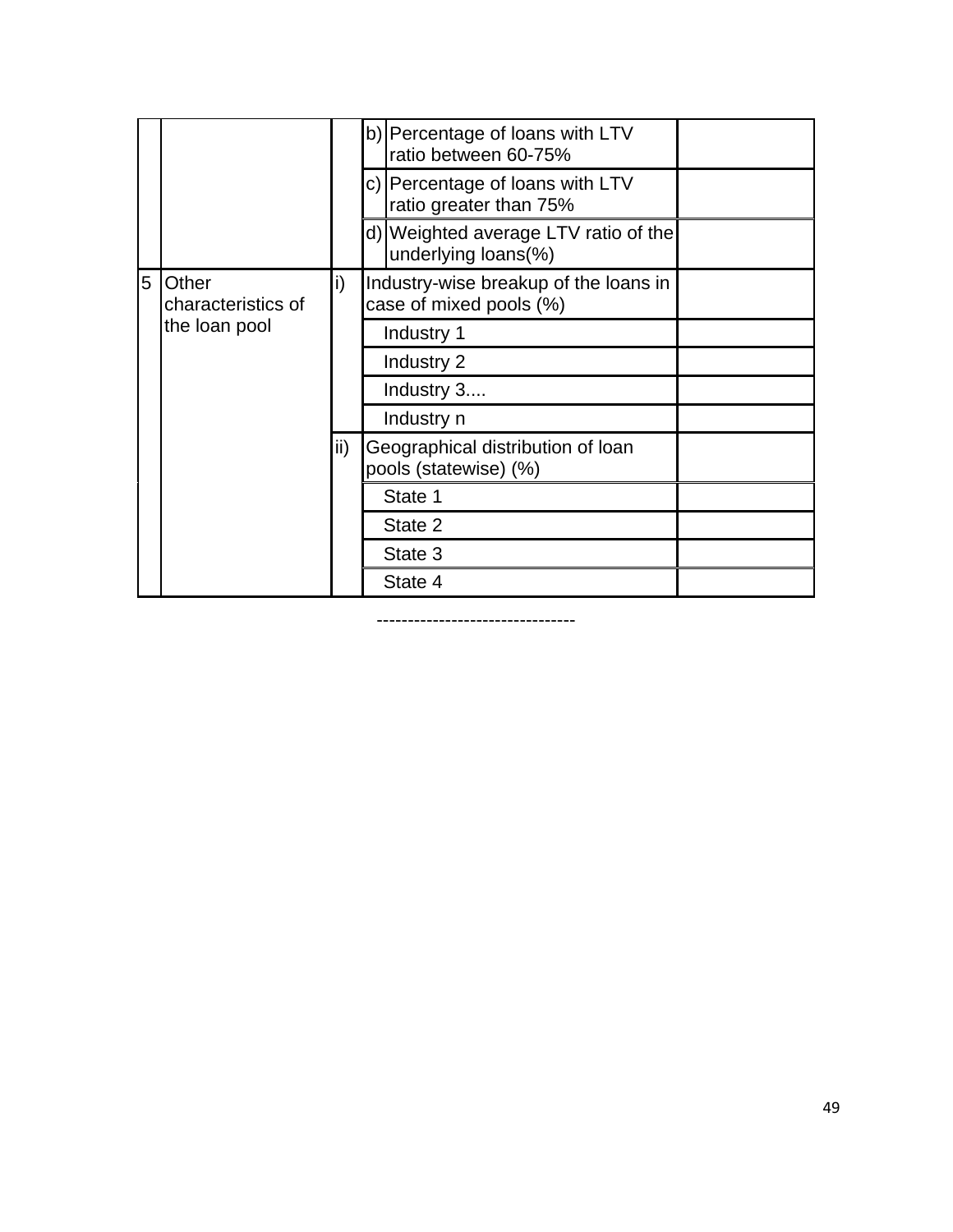## Appendix 2

# **Disclosures to be made in Notes to Accounts by NBFCs**

| S.<br>No.      |         | <b>Particulars</b>                                                                                   | No. / Amount<br>in Rs. crore |
|----------------|---------|------------------------------------------------------------------------------------------------------|------------------------------|
| 1.             |         | No of SPVs sponsored by the NBFC for securitisation<br>transactions <sup>19</sup>                    |                              |
| 2.             |         | Total amount of securitised assets as per books of the<br>SPVs sponsored by the NBFC                 |                              |
| 3.             |         | Total amount of exposures retained by the NBFC to<br>comply with MRR as on the date of balance sheet |                              |
|                |         | a) Off-balance sheet exposures                                                                       |                              |
|                | $\star$ | <b>First loss</b>                                                                                    |                              |
|                | *       | <b>Others</b>                                                                                        |                              |
|                |         | b) On-balance sheet exposures                                                                        |                              |
|                | *       | <b>First loss</b>                                                                                    |                              |
|                | $\star$ | <b>Others</b>                                                                                        |                              |
| $\overline{4}$ |         | Amount of exposures to securitisation transactions other<br>than MRR                                 |                              |
|                |         | a) Off-balance sheet exposures                                                                       |                              |
|                |         | i) Exposure to own securitisations                                                                   |                              |
|                |         | *First loss                                                                                          |                              |
|                |         | *lloss                                                                                               |                              |
|                |         | ii) Exposure to third party securitisations                                                          |                              |
|                |         | *First loss                                                                                          |                              |
|                |         | $\star$<br><b>Others</b>                                                                             |                              |
|                |         | b) On-balance sheet exposures                                                                        |                              |
|                | i)      | Exposure to own securitisations                                                                      |                              |
|                |         | *First loss                                                                                          |                              |
|                |         | <b>Others</b>                                                                                        |                              |
|                |         | ii) Exposure to third party securitisations                                                          |                              |
|                |         | <b>First loss</b>                                                                                    |                              |
|                |         | <b>Others</b>                                                                                        |                              |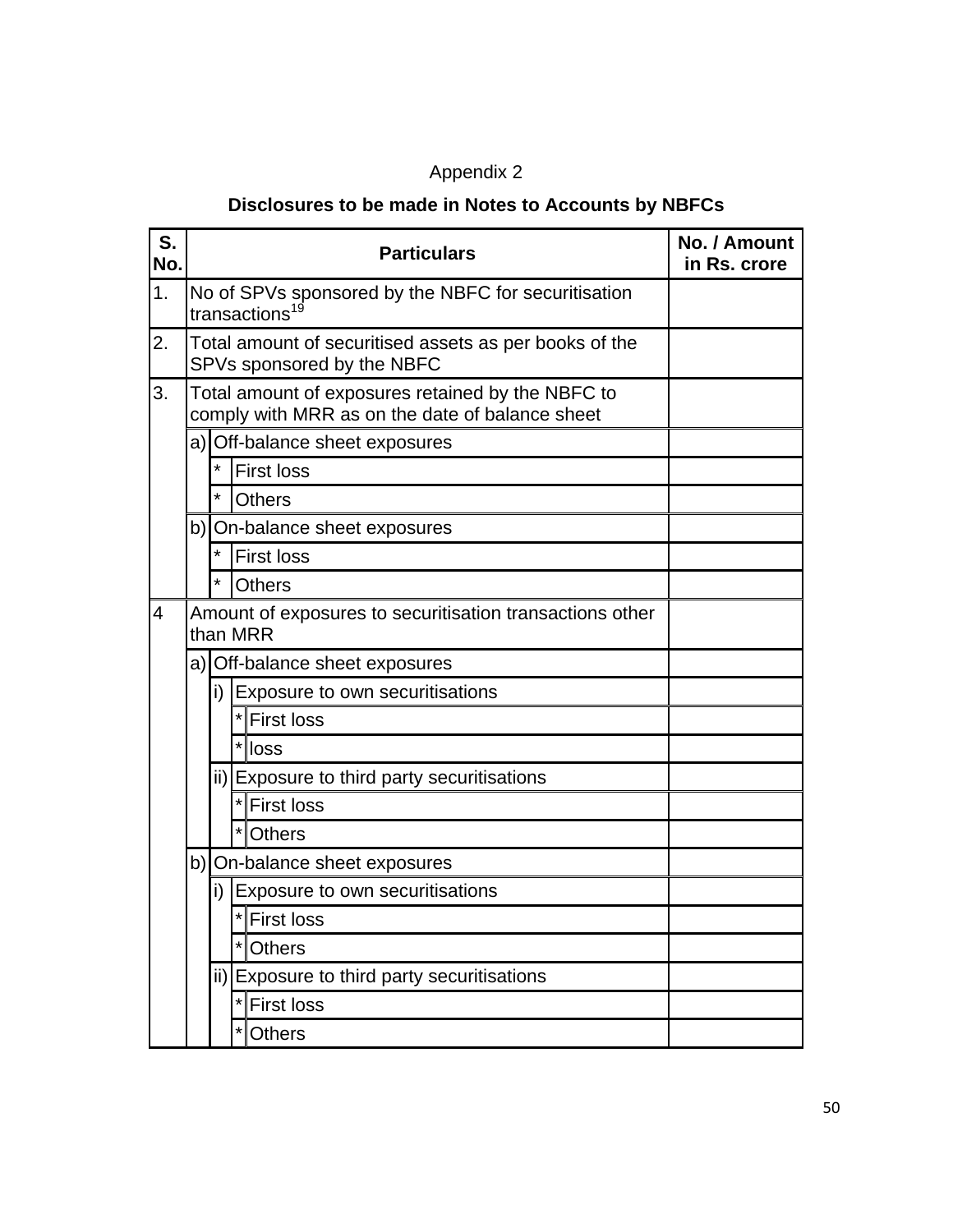- 1 The single asset securitisations do not involve any credit tranching and redistribution of risk, and therefore, are not consistent with the economic objectives of securitisation.
- 2 In these guidelines the term loans / assets have been used to refer to loans, advances and bonds which are in the nature of advances
- 3 Trade receivables with tenor up to 12 months discounted / purchased by NBFCs from their borrowers will be eligible for securitisation. However, only those loans / receivables will be eligible for securitisation where a drawee of the bill has fully repaid the entire amount of last two loans / receivables within 180 days of the due date.
- 4 Where the repayment is at more than quarterly intervals, loans can be securitised after repayment of at-least two instalments.
- 5 The minimum CRAR requirement for NBFCs is 15%. Hence risk weight has been capped at 667% so as to ensure that the capital charge does not exceed the exposure value.
- 6 The losses, including marked-to-market losses, incurred by NBFCs, specific provisions, if any, and direct write-offs to be made on the MRR and any other exposures to the securitisation transaction (other than credit enhancing interest only strip) should be charged to Profit and Loss account. However, the amortisation formula would ensure that these debits to Profit and Loss account are offset to the extent there is balance in "Cash Profit on Loan Transfer Transactions Pending Recognition Account". NBFCs should also hold capital against securitisation exposures in terms of extant guidelines of RBI without taking into account balance in "Cash Profit on Loan Transfer Transactions Pending Recognition Account".
- 7 For accounting of losses in respect of credit enhancing interest only strip, please see para 1.5.3.
- 8 The I / O Strips may be amortising or non-amortising. In the case of amortising I / O strips, an NBFC would periodically receive in cash, only the amount which is left after absorbing losses, if any, supported by the I / O strip. On receipt, this amount may be credited to Profit and Loss account and the amount equivalent to the amortisation due may be written-off against the "Unrealised Gain on Loan Transfer Transactions" A/c bringing down the book value of the I / O strip in the NBFC's books. In the case of a non-amortising I / O Strip, as and when the NBFC receives intimation of charging-off of losses by the SPV against the I / O strip, it may write-off equivalent amount against "Unrealised Gain on Loan Transfer Transactions" A/c and bring down the book value of the I / O strip in the NBFC's books. The amount received in final redemption value of the I / O Strip received in cash may be taken to Profit and Loss account.
- 9 In these guidelines, transfer would mean transfer of assets through direct